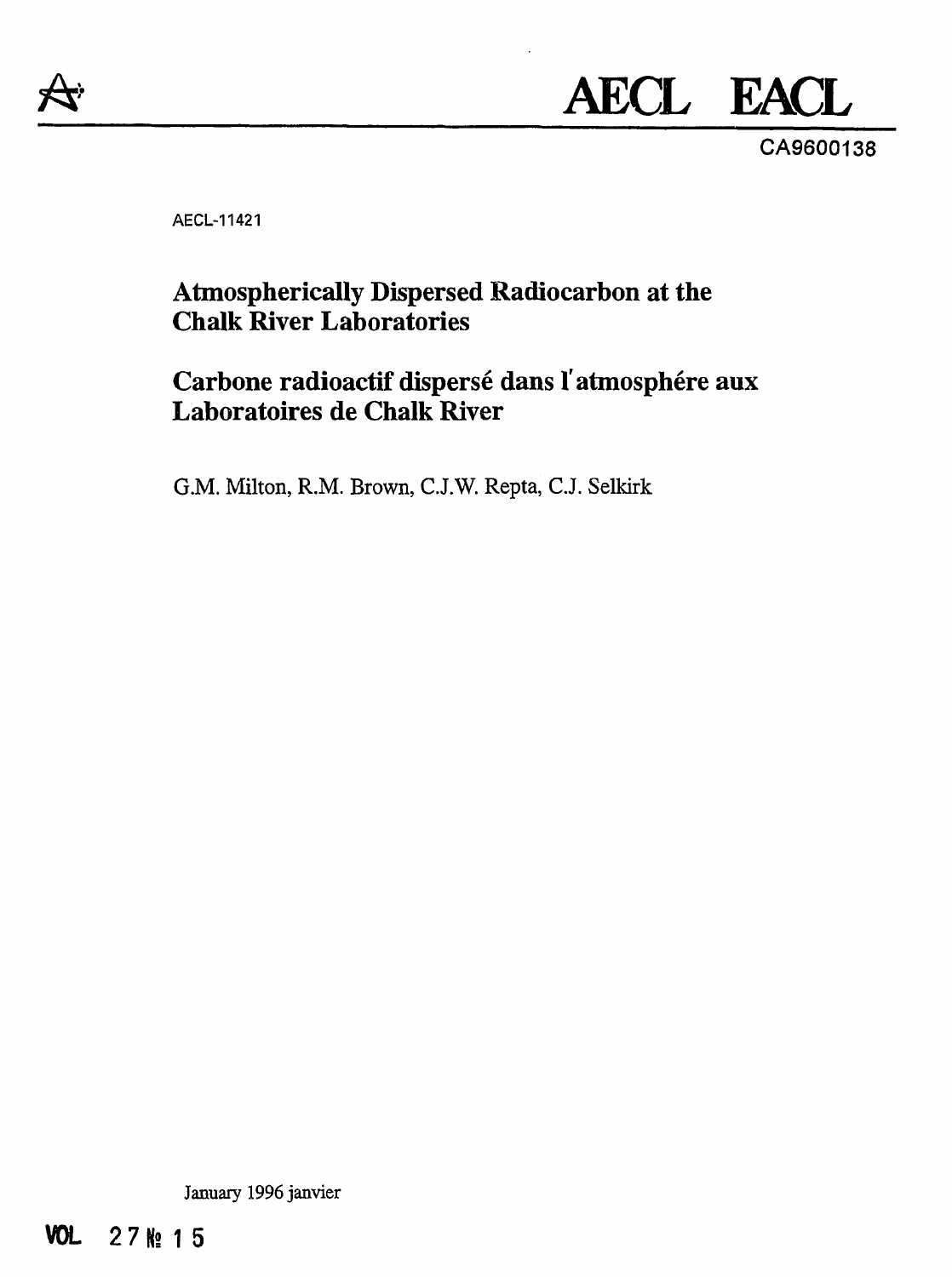AECL

## **ATMOSPHERICALLY DISPERSED RADIOCARBON AT THE CHALK RIVER LABORATORIES**

 $\ddot{\phantom{a}}$ 

 $\ddot{\phantom{a}}$ 

by

G.M. Milton, R.M. Brown, C.J.W. Repta and C.J. Selkirk

Environmental Research Branch Chalk River Laboratories Chalk River, Ontario KOJ 1J0

1996 January

AECL-11421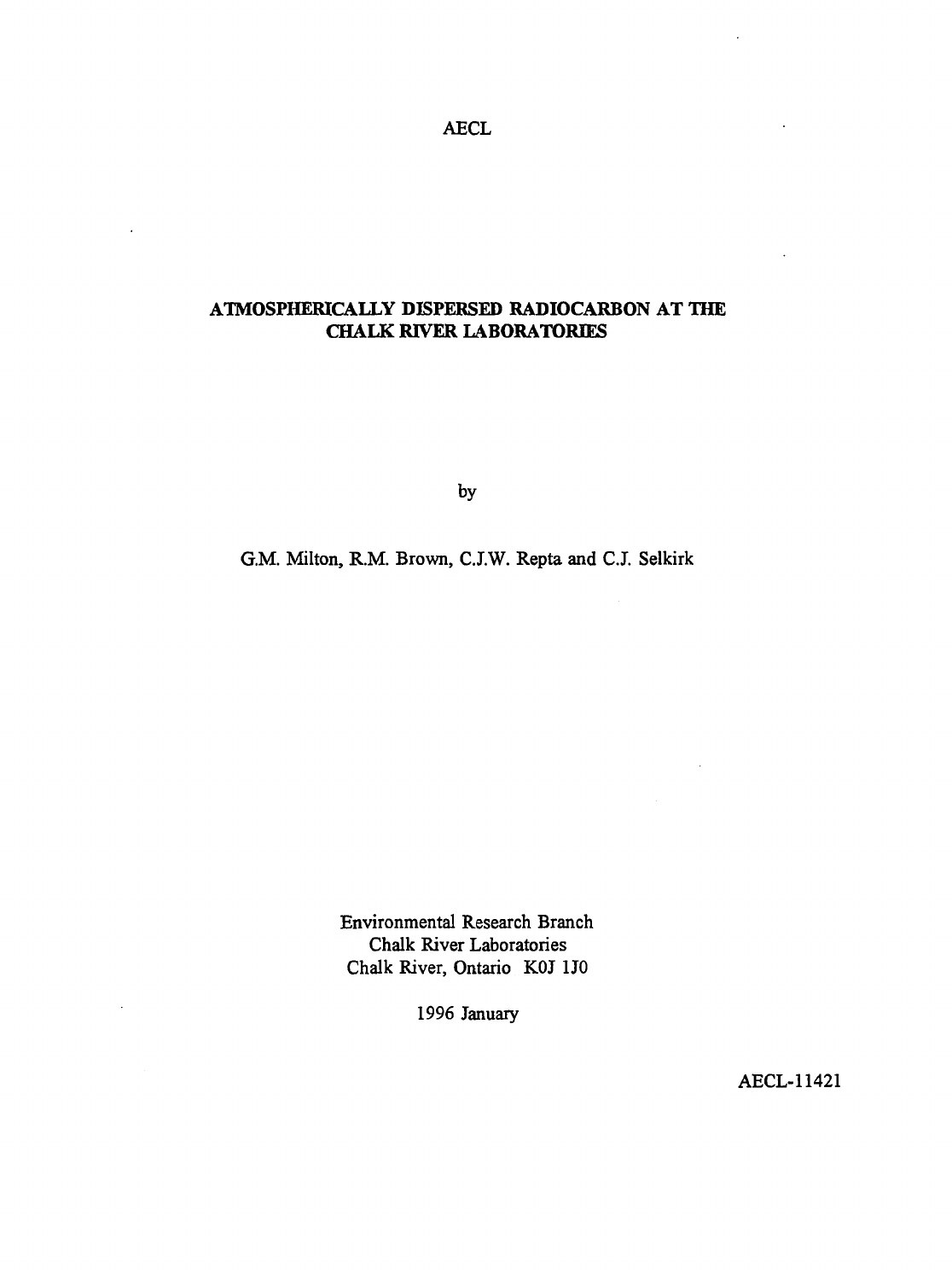#### **EACL**

## **CARBONE RADIOACTIF DISPERSÉ DANS L'ATMOSPHÈRE AUX LABORATOIRES DE CHALK RIVER**

**par**

#### **G.M. Milton, R.M. Brown, C.J.W. Repta et C.J. Selkirk**

#### RÉSUMÉ

Un faible pourcentage du carbone radioactif total produit par les réacteurs expérimentaux NRX et NRU aux Laboratoires de Chalk River s'est échappé de la cheminée principale et s'est dispersé dans l'atmosphère sur le site. Les contrôles effectués en 1982-1983 et 1993-1994 ont indiqué que les niveaux atmosphériques à plus de 50 m de la cheminée ne sont jamais supérieurs à 600 Bq.kg'<sup>1</sup> de carbone au-dessus du niveau du fond naturel de rayonnement et chutent aux niveaux atmosphériques quasi normaux, aux limites du site éloignées d'environ 7 km. Un facteur de dispersion  $> 1.2 \times 10^6$  m<sup>3</sup>.s<sup>-1</sup> à une distance d'environ 0,75 km du point de rejet est calculé d'après un contrôle récent à l'intérieur de la cheminée. Une analyse des anneaux d'accroissement, ou cernes, des arbres du site a donné l'occasion de chercher les corrélations entre les données de <sup>14</sup>C et une production électrique en été et (ou) les pertes de modérateur.

> Recherche sur l'environnement Laboratoires de Chalk River Chalk River (Ontario) KOJ1J0

> > 1996 Janvier

AECL-11421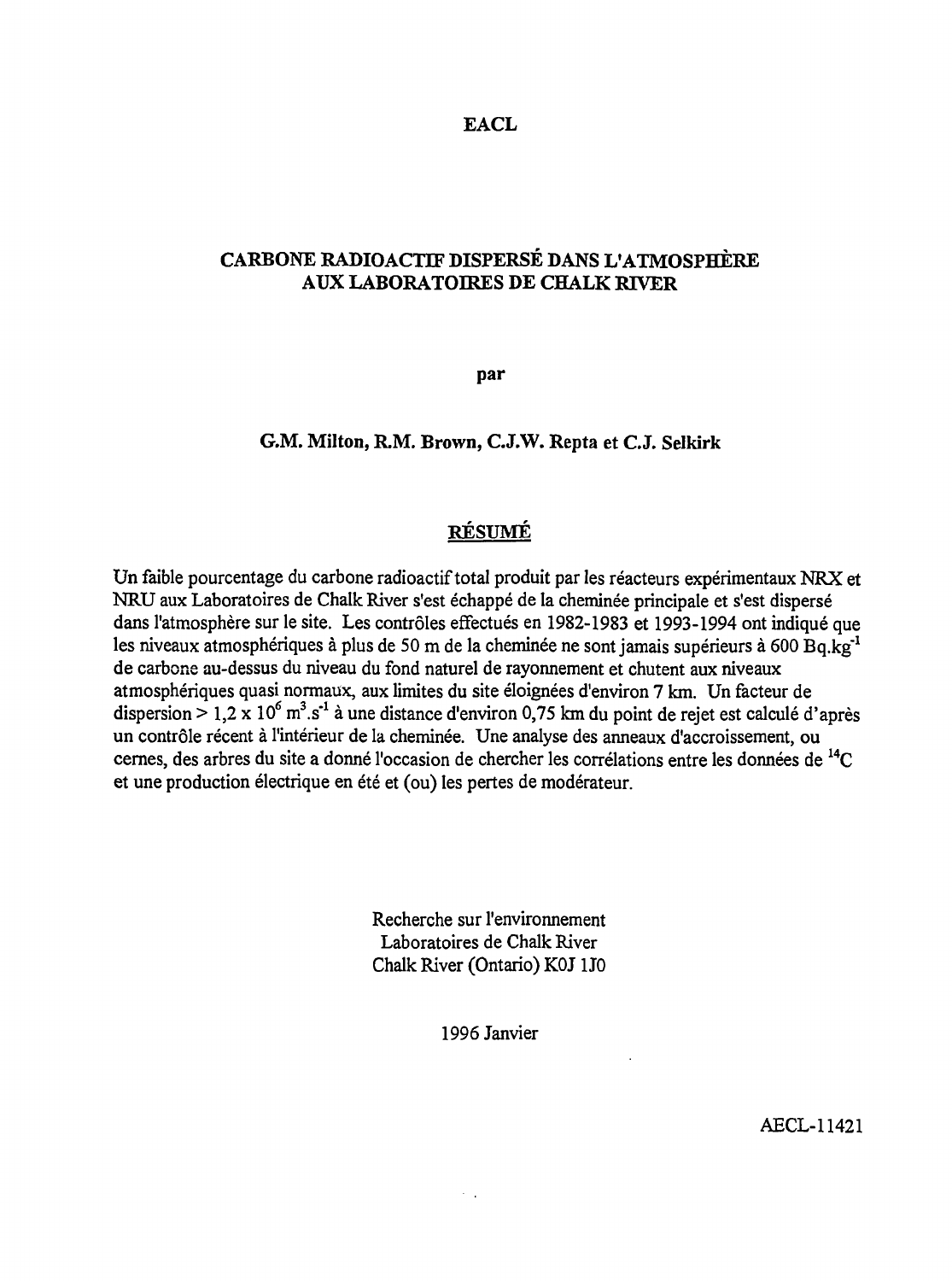AECL

### **ATMOSPHERICALLY DISPERSED RADIOCARBON AT THE CHALK RIVER LABORATORIES**

by

G.M. Milton, R.M. Brown, CJ.W. Repta and C.J. Selkirk

#### **ABSTRACT**

A small percentage of the total radiocarbon produced by the NRX and NRU experimental reactors at the Chalk River Laboratories has been vented from the main reactor stack and atmospherically dispersed across the site. Surveys conducted in 1982-83 and 1993-94 have shown that atmospheric levels more than 50 m from the stack are never greater than 600 Bq.kg<sup>-1</sup> carbon above the natural background level, falling to near-global atmospheric levels at the site boundaries roughly 7 km away. A dispersion factor  $> 1.2 \times 10^6$  m<sup>3</sup>.s<sup>-1</sup> at  $\sim 0.75$  km distance from the point of emission is calculated on the basis of recent in-stack monitoring. Analysis of growth rings in on-site trees has provided an opportunity to search for correlations of <sup>14</sup>C output with summer power production and/or moderator losses.

> Environmental Research Branch Chalk River Laboratories Chalk River, Ontario KOJ 1J0

> > 1996 January

AECL-11421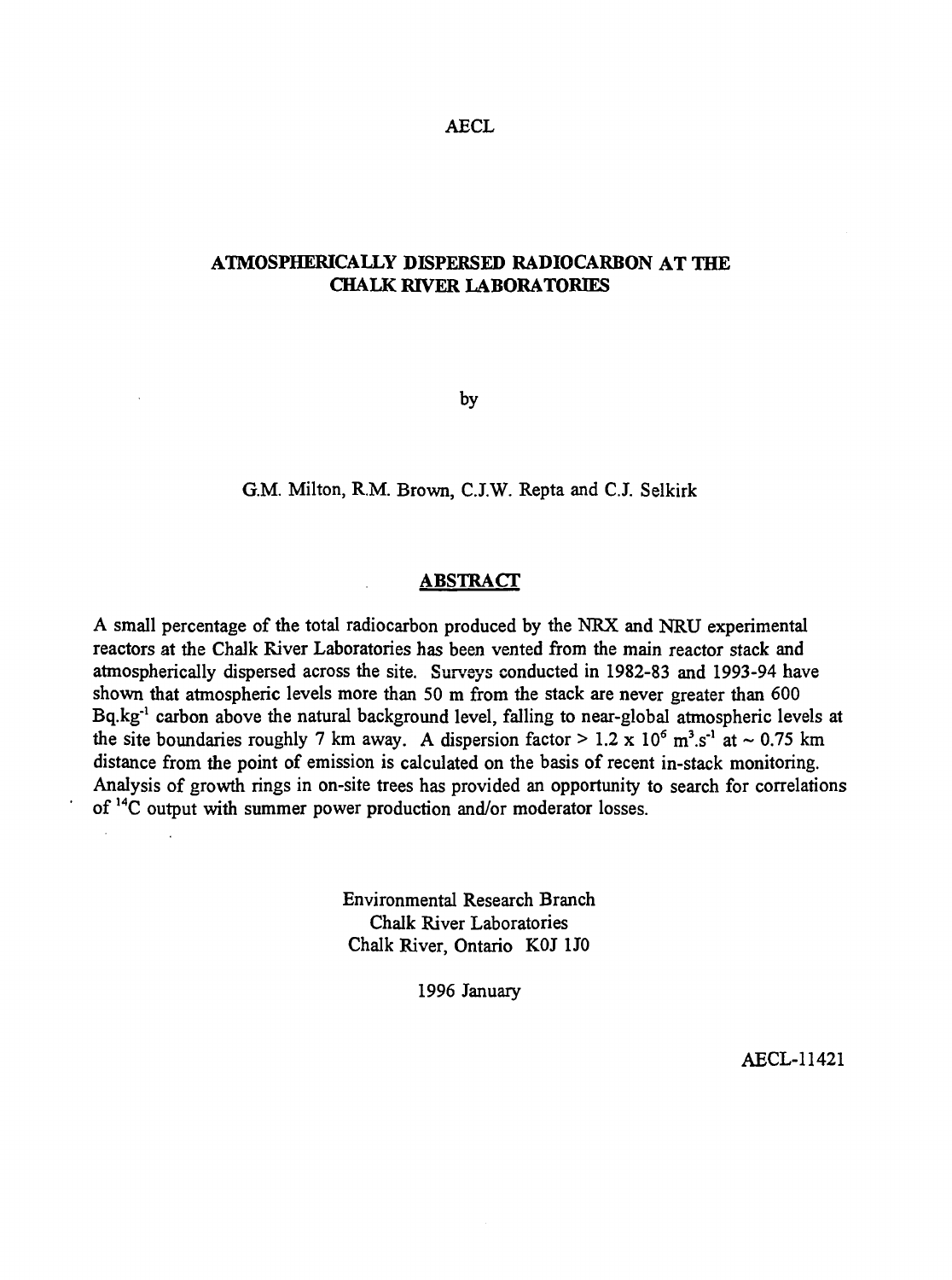|  |  | <b>TABLE OF CONTENTS</b> |
|--|--|--------------------------|
|--|--|--------------------------|

| 1. |     | <b>INTRODUCTION</b>                                           | 1                       |
|----|-----|---------------------------------------------------------------|-------------------------|
|    | 1.1 | <b>Background</b>                                             | $\mathbf{1}$            |
|    | 1.2 | Purpose and Scope of this Study                               | $\overline{2}$          |
| 2. |     | <b>EXPERIMENTAL</b>                                           | 3                       |
|    | 2.1 | <b>Field Methods</b>                                          | 3                       |
|    |     | <b>Site</b><br>2.1.1                                          | 3                       |
|    |     | 2.1.2 Sample Collection                                       | $\overline{\mathbf{3}}$ |
|    | 2.2 | Analytical Methods                                            | $\overline{4}$          |
| 3. |     | RESULTS AND DISCUSSION                                        | 5                       |
|    | 3.1 | Regional Background                                           | 5                       |
|    | 3.2 | <b>Analytical Precision</b>                                   | $\boldsymbol{6}$        |
|    | 3.3 | Measured <sup>14</sup> C Concentrations in Vegetation and Air | $\overline{7}$          |
|    | 3.4 | Calculation of Dispersion Factors                             | 14                      |
|    | 3.5 | Comparison of Vegetation and Air Sampling Results             | 17                      |
|    | 3.6 | Correlation of <sup>14</sup> C Output with Reactor Operations | 21                      |
|    | 3.7 | Emissions from Waste Management Areas                         | 21                      |
| 4. |     | <b>CONCLUSIONS</b>                                            | 21                      |
| 5. |     | <b>ACKNOWLEDGEMENTS</b>                                       | 22                      |
| 6. |     | <b>REFERENCES</b>                                             | 22                      |

 $\label{eq:2.1} \frac{1}{\sqrt{2}}\int_{\mathbb{R}^3}\frac{1}{\sqrt{2}}\left(\frac{1}{\sqrt{2}}\right)^2\frac{1}{\sqrt{2}}\left(\frac{1}{\sqrt{2}}\right)^2\frac{1}{\sqrt{2}}\left(\frac{1}{\sqrt{2}}\right)^2.$ 

## Page

 $\sim$ 

 $\bar{\mathcal{A}}$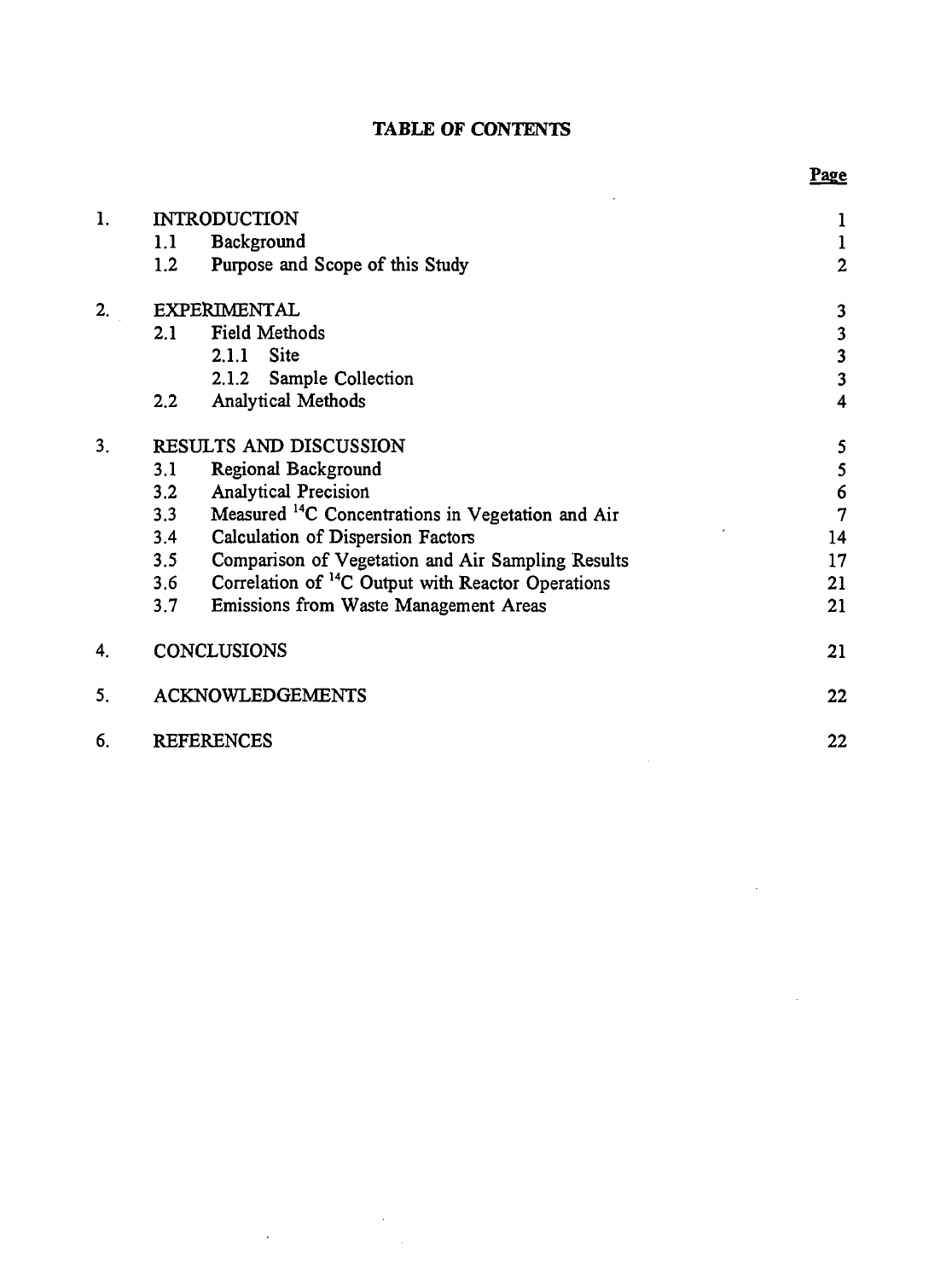## **LIST OF TABLES**

|                |                                                                               | <u>Page</u> |
|----------------|-------------------------------------------------------------------------------|-------------|
| 1.             | Measurements of Background Levels of <sup>14</sup> C in Ontario Vegetation.   |             |
| $2a$ ).        | CRL Results for IAEA Quality Assurance Materials and NBS Oxalic Acid.         | 6           |
| $2b$ ).        | Precision of Replicate Measurements Obtained by Three CRL Analysts.           | 6           |
| $3a$ ).        | Carbon-14 Concentrations in Vegetation, 1982.                                 | 7           |
| $3b$ ).        | Carbon-14 Concentrations in Vegetation at Areas "B" and "C", 1983.            | 10          |
| 4a)            | Carbon-14 Concentrations in Air and Vegetation, Collection Date 93/06/15.     | 11          |
| 4 <sub>b</sub> | Carbon-14 Concentrations in Air and Vegetation at Area "C", 1993-1994.        | 13          |
| 5.             | Carbon-14 Stack Emission Data, 1993-1994.                                     | 14          |
| 6.             | Air-Derived and Measured Emission Rates of <sup>14</sup> C at CRL.            | 15          |
| 7 <sub>1</sub> | Atmospheric Measurements at Two Environmental Sites, 1993-1994.               | 16          |
| 8.             | Levels of <sup>14</sup> C in Air and Vegetation at Same Sites in 1982 Survey. | 17          |
| 9.             | Levels Of <sup>14</sup> C in Air and Vegetation at Same Sites in 1993 Survey. | 18          |
| 10.            | Air-To-Leaf Ratios at the PIC Site, 1993.                                     | 19          |
| 11.            | Changes in <sup>14</sup> C Levels in Atmospheric $CO2$ with Time of Day.      | 20          |

## **LIST OF FIGURES**

 $\mathcal{L}^{\text{max}}_{\text{max}}$  , where  $\mathcal{L}^{\text{max}}_{\text{max}}$ 

 $\sim 10^{11}$ 

| 1.             | Map Showing the Location of the CRL Site.                       | 24 |
|----------------|-----------------------------------------------------------------|----|
| 2.             | Site Map Showing the 1982 Collection Sites.                     | 25 |
| 3 <sub>1</sub> | Site Map Showing the 1993-94 Collection Sites.                  | 26 |
| 4.             | Photo of Day-Night Air Sampler.                                 | 27 |
| 5.             | Carbon-14 Contours Drawn from Grass Survey, 1982.               | 28 |
| 6.             | Carbon-14 Contours Drawn from Air Survey, 1993 June.            | 29 |
| 7.             | Carbon-14 in Atmospheric CO, in 1982.                           | 30 |
| 8.             | Carbon-14 in Air and Several Species of Vegetation at One Site, |    |
|                | Throughout the 1993 Growing Season.                             | 31 |
| 9.             | CRL Reactor Power Production vs Carbon-14 in Tree Rings.        | 32 |
| 10             | Site Map, Waste Management Area "B".                            | 33 |
| 11.            | Site Map, Waste Management Area "C".                            | 34 |

 $\sim 10^{-10}$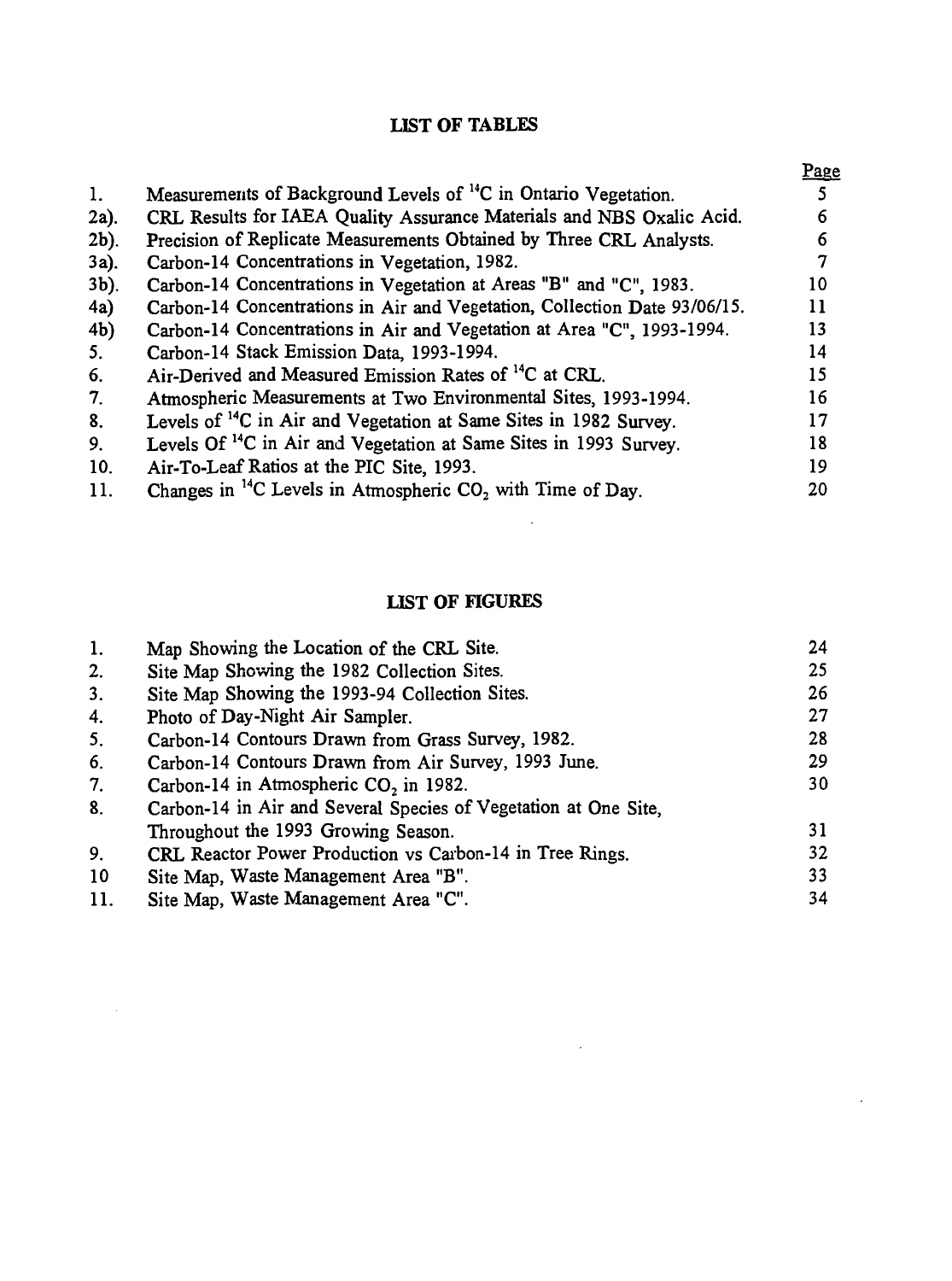#### 1. INTRODUCTION

#### 1.1 Background

Because of its long half-life of 5730 years, and its rapid exchange with stable carbon in the atmosphere, natural radiocarbon is an enormously valuable tool for a wide range of disciplines, from archeology and anthropology to oceanography and hydrology. Its applications grew rapidly following the first identification of its potential as a dating device by Libby et al. in 1949, increasing even more sharply following the conclusive demonstration by Cain and Suess (1976) that the  ${}^{14}$ C/<sup>12</sup>C of vegetation is in equilibrium with that of the atmosphere in which it is grown.

The primary source of  $^{14}C$  is cosmogenic production in the stratosphere and troposphere, largely as a result of the interaction of high-energy particles with nitrogen in the atmosphere. Fluxes and energy spectra of cosmic particles, and hence production rates for <sup>14</sup>C, are influenced by a number of external forces, such as the earth's geomagnetic field, solar disturbances, etc.; these variances in production have been studied in detail by the radiocarbon dating community, whose results depend on a precise value for the <sup>14</sup>C:<sup>12</sup>C ratio at the time of growth of the object under study. More substantial perturbations in atmospheric levels have been caused by the burning of fossil fuels since the start of the Industrial Revolution, releasing to the atmosphere large quantities of  $CO<sub>2</sub>$  containing no radiocarbon, and resulting in a dampening of the natural cosmogenic signal. This is known as the Suess effect (1955).

Natural production of radiocarbon has been augmented substantially in the 20th century by anthropogenic contributions. The above-ground testing of nuclear weapons, which commenced in the early 1950s and continued intermittently until 1980, was sufficient to almost double the concentration of  $^{14}$ C in the atmosphere during the peak year (1963). Fallout of the radiocarbon injected into the stratosphere during those years is still measurable, but has steadily declined with a half-life of approximately 12 years.

A smaller contribution to global <sup>14</sup>C results from activation reactions occurring during nuclear power-plant operations. The three principal reactions are as follows;

 $^{14}N(n,p)^{14}C$  (1)  ${}^{17}O(n,\alpha)^{14}C$  (2)<sup>13</sup>C(n,y)<sup>14</sup>C (3)<sup>2</sup>

For a heavy-water reactor (HWR), calculations by Walton (1994) and others have shown reaction (1) to be most important in fuel, cladding and cover gas, reaction (2) in moderator and/or coolant, and reaction (3) in the annular gas, when  $CO<sub>2</sub>$  is used for that purpose. In all cases, 99% of the <sup>14</sup>C produced in the moderator and primary heat-transport system is removed on ion-exchange resins. However,  $^{14}CO_2$  produced in the annular gas and in the cover gas, or released to that blanket from the moderator, will be vented via the reactor stack. The HWR's that have operated at the Chalk River Laboratories since the 1950s are experimental reactors, and differ very considerably in design from the CANDU HWR. These reactors do not contain an "annular gas", per se, but there are occasional opportunities during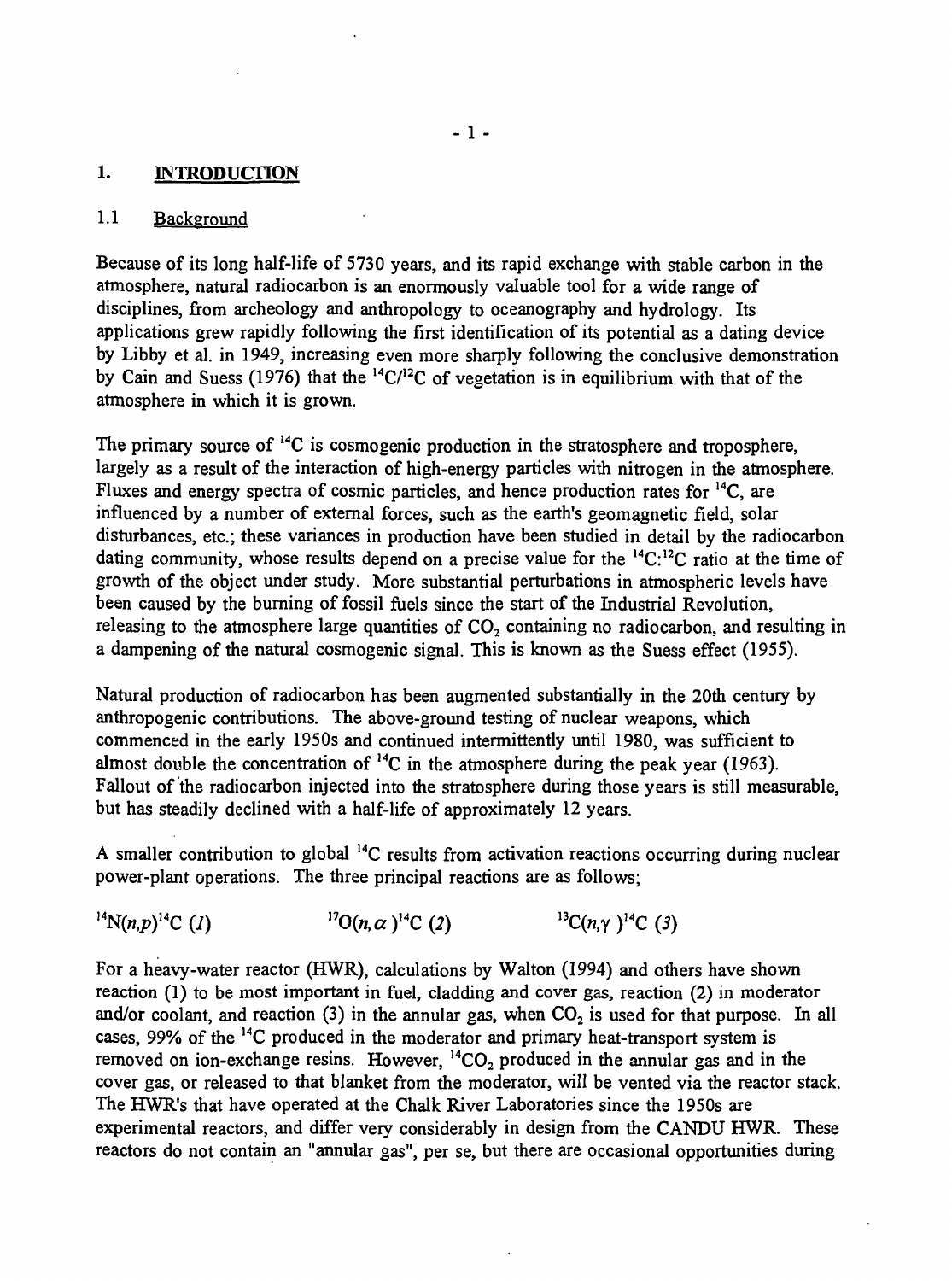operation for air to enter void spaces in the J rod annuli. These spaces will be vented during routine purging of the cover gas. In addition, some portion of moderator evaporative losses are released via the building roof vents, providing another potential route for  $14CO_2$  emissions.

The net specific activity of  $^{14}$ C in the atmosphere in 1950 has been determined to be 13.56 dpm/g (226 Bq.kg<sup>-1</sup>) carbon. This value has been defined by the radiocarbon community to be "modern carbon", and all subsequent measurements have been compared to it, as percent Modern Carbon (pMC). By 1963 atmospheric levels reached  $\approx$  200 pMC (~450 Bq.kg<sup>-1</sup>); however, the combined effect of atmospheric washout and increased fossil-fuel burning has reduced present-day levels to approximately 110 pMC ( $\sim$ 250 Bq.kg<sup>-1</sup>).

#### 1.2 Purpose and Scope of this Study

Although in absolute terms the contribution to global <sup>14</sup>C from nuclear reactors is small, radiocarbon has the potential to be a significant contributor to radiation dose in local situations, and it is largely for this reason that further information on production and emission rates, dispersion and mixing in the atmosphere in the immediate vicinity of the station, uptake in vegetation, etc., are required for site monitoring. Since the primary route for exposure to  $14$ C in both human and animal populations is via ingestion, local and regional dose predictions must be based on accurate measurements of vegetation.

In 1982-1983, a systematic survey of the levels of  $^{14}C$  in the atmosphere and vegetation onsite was performed. This survey was repeated and enlarged in 1993-1994, and the results of both studies are reported here.

Unlike <sup>14</sup>C produced by cosmic rays and nuclear-weapons testing, emissions from nuclear power stations are not necessarily uniformly distributed in the vicinity of the reactor, and assumptions about the validity of the record of emissions preserved in vegetation must be verified. Consequently, in addition to reporting here on the collection and analysis of atmospheric and vegetative samples, we also present comparisons of short-term (two weeks or less) and whole-season data, comparison of different species of vegetation, and comparison of day versus night air sampling.

A dispersion factor has been calculated from correlation of data from two week-long sessions of in-stack monitoring (Rao and Young, in preparation), separated by a year, with environmental monitoring during the same periods at 0.75 km from the stack in the principal wind direction.

Data from this study have also been used to test the suitability of tree rings as passive biomonitors of long-term reactor operations (King, Repta and Enright, in preparation.).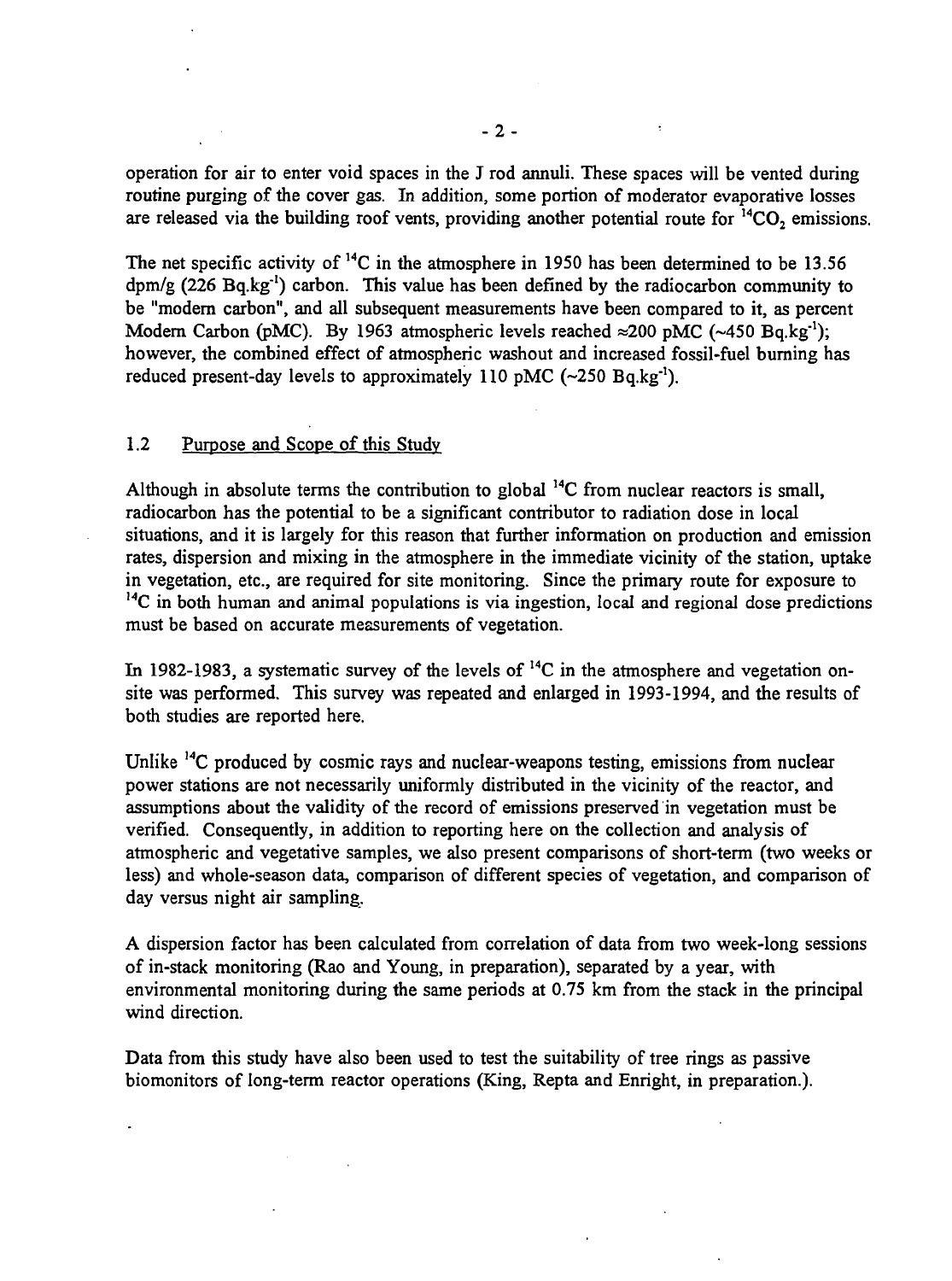#### 2. EXPERIMENTAL

#### 2.1 Field Methods

#### 2.1.1 Site

The Chalk River Laboratories (CRL) occupy a site of approximately 100 km<sup>2</sup>, 200 km northwest of Ottawa, on the shore of the Ottawa River (Figure 1). Aside from the relatively small area occupied by the laboratory buildings, most of the area is covered in mixed vegetation, consisting of pine and spruce, maple, birch, poplar and alder, with occasional open patches of grasses, and some wetland areas which provide a suitable habitat for ferns, cedar, etc.

#### 2.1.2 Sample Collection

Sampling sites for both surveys were laid out on a rough grid, wherever possible choosing locations readily accessible to the roads that traverse the property (Figures 2 and 3). The availability of suitable vegetation also influenced the choice of sites.

#### *Atmospheric CO2 collection*

Passive samplers, consisting of trays of NaOH sheltered from animal intrusion and precipitation, were deployed at each of the chosen sites for two-week periods. Details of the apparatus are given in Milton and Brown (1993). Ten sites were selected for the 1982 survey (Figure 2), with the solutions being collected every two weeks into plastic storage bottles and replaced with fresh solution, over a ten-week period. The grid was altered slightly and enlarged in 1993 (Figure 3) to 31 sites for the two-week period of June 1-15; this number was subsequently reduced to two, which were sampled at two-week intervals for the remainder of the season. These two locations were within 1 km of the reactor stack, in the principal wind directions. Air sampling in 1994 was also concentrated at these two sites, but included a few of the earlier, more distant sites, to check for any substantial changes between the two years.

Active samplers, consisting of two 300 mL glass bubblers in series, connected to a Brailsford pump and 12-volt battery, were also deployed at these sites over a one-week period in 1994 May, during which time in-stack monitoring was also taking place. A sampling time of 24 hours, at flow rates of  $\approx 0.5$  L/min, was required to collect sufficient CO<sub>2</sub> for analysis.

In order to evaluate the importance of changes in the <sup>14</sup>C specific activity of air between daylight (growing) hours and those at night, samplings were performed at these two sites to measure the two periods separately. Two samplers fitted with timed closing devices were borrowed from Otlet and Walker (1992, private communication) in 1993 August for this purpose; during 1994 samplers of a slightly different design, fabricated at CRL, were deployed at these same sites (Figure 4).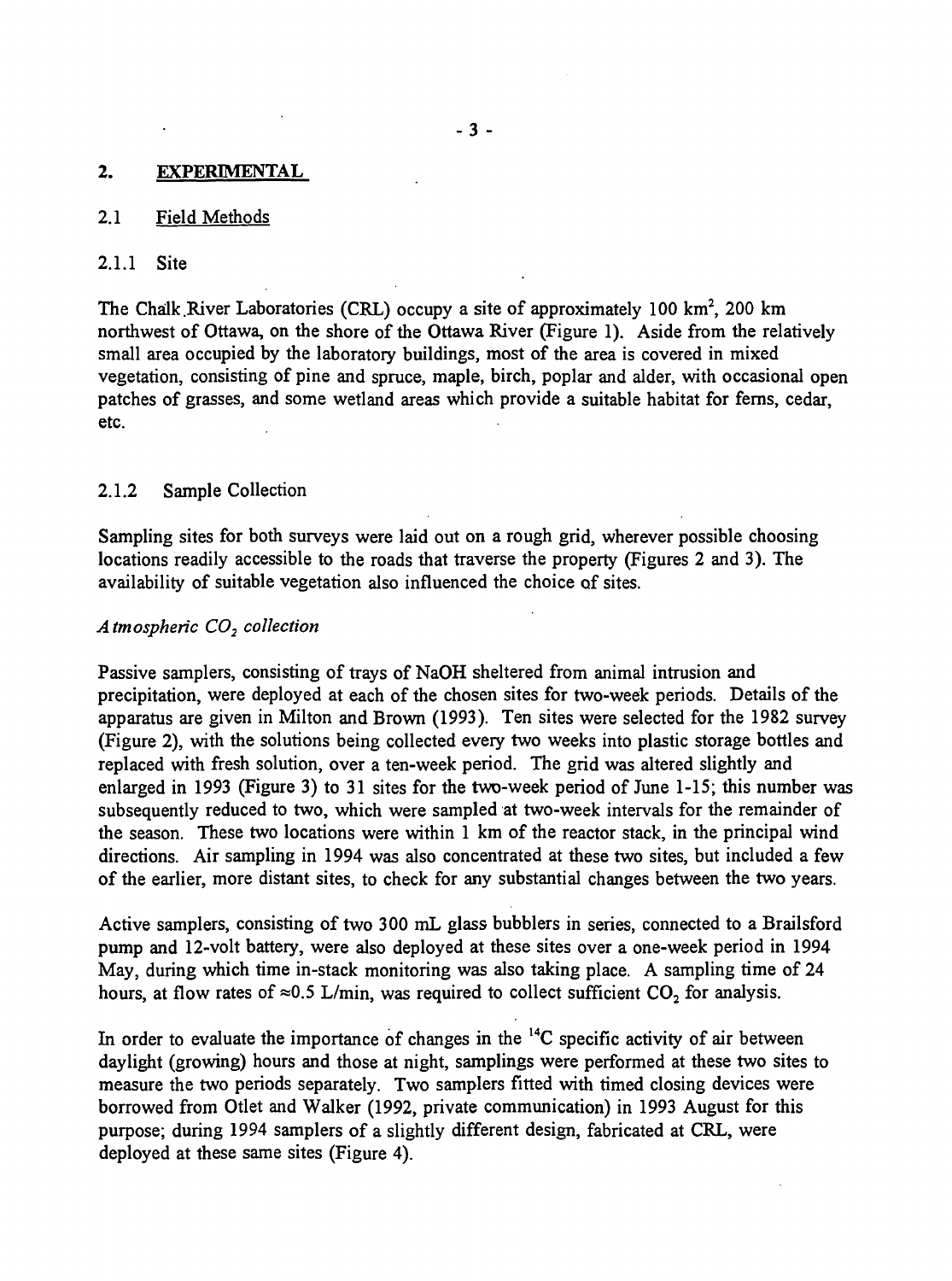#### *Vegetation Collection*

Whenever possible during the 1982 survey, poplar leaves were collected at the sites chosen, usually at the same time that air samplers were emptied and refilled with fresh solution. In early September of that year, wild grass samples were collected from 36 sites on laboratory property and in the surrounding area, to serve as representative of the entire growing season.

Similarly, leaf samples were picked at 15 sites at the end of the two-week intensive survey in 1993 June; ten of these were poplar and five were maple. Following that period, vegetation was collected over the whole season at the two all-season air sampling sites. In addition, samples were collected from a number of tree species at one site, both coniferous and deciduous.

Care has been taken throughout this study to avoid sample contamination. Plastic disposable gloves were worn during leaf collection, with samples being placed directly into new plastic bags following picking. On their return to the laboratory, all samples were rinsed in double distilled water, dried in an oven at approximately 80°C, crushed and stored in plastic bottles (Milton and Brown, 1993).

#### *Meteorological Data*

*A* wind rose showing annual average wind direction for each of the survey years was provided by the meteorological group, Environmental Research Branch, as well as information on wind speed and direction during the times of the two sets of stack-emission measurements used for calculation of dilution factors. Temperature and precipitation data were obtained from the data collection service within the Branch.

#### 2.2 Analytical Methods

The chief analytical techniques utilized in this study have been described by Milton and Brown (1993). Datails of minor changes in these procedures have been reported elsewhere (Kramer, Milton and Repta, in press, 1995).

The accuracy of our results has been checked by measurement of NBS oxalic acid and secondary reference materials obtained from the International Atomic Energy Agency (IAEA), and the level of precision of individual analysts assessed by repeated measurement of one well-homogenized vegetation sample.

Regional <sup>14</sup>C backgrounds were measured during both surveys. Samples were obtained from Eganville, 84 km southeast of CRL, for this purpose in 1982; a number of sites well beyond the CRL site were surveyed in 1994, and the results in both cases were compared to the published data for Gatineau Park, Québec (Lowden and Dyck, 1977; McNeely, 1994).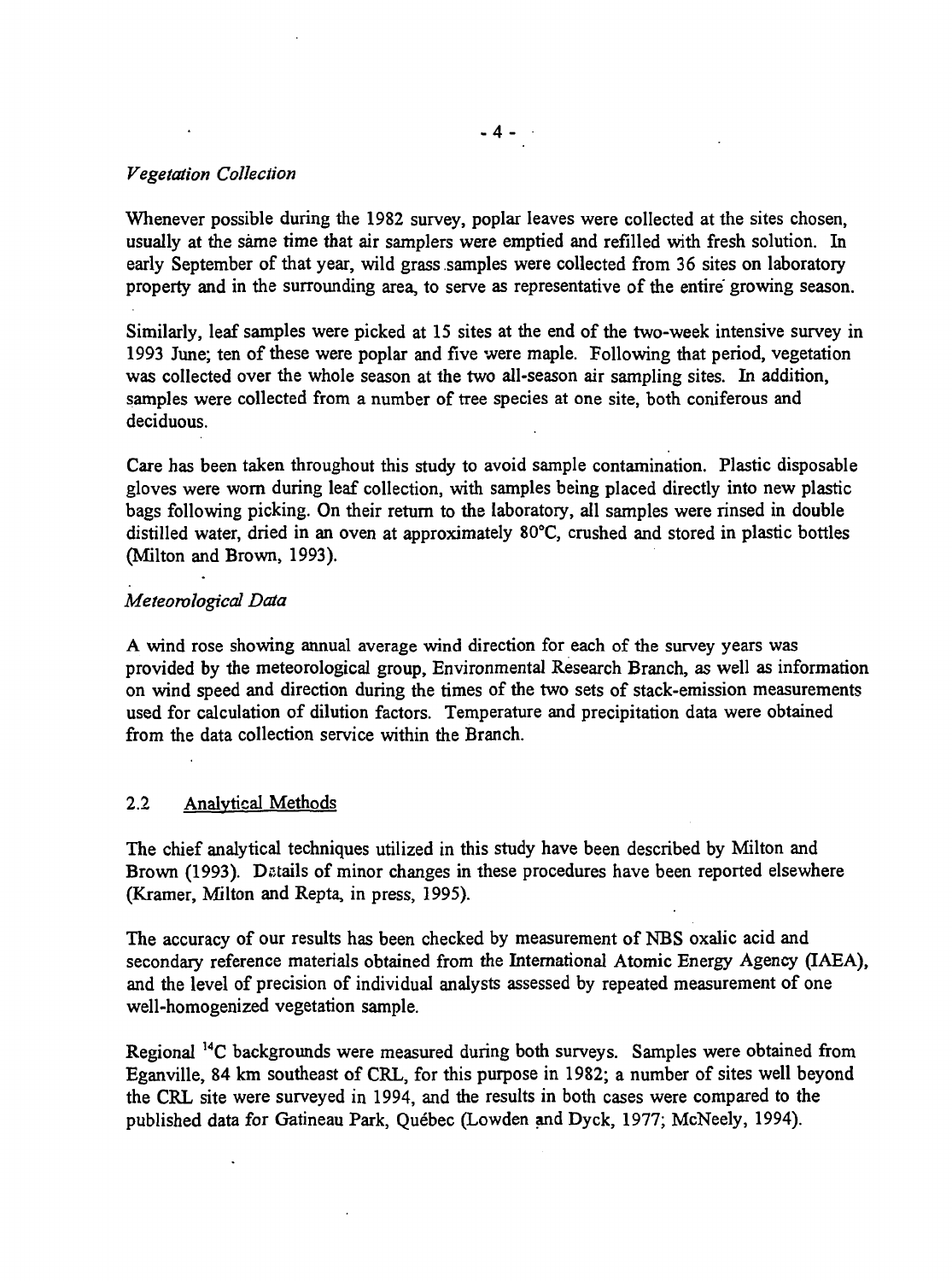In a few cases samples have been analyzed at the University of Waterloo Isotope Laboratory for <sup>13</sup>C, to estimate the degree of isotopic fractionation occurring during air-sample collection and photosynthetic processes.

#### **3. RESULTS AND DISCUSSION**

#### 3.1 Regional Background

**In** 1982 the specific activity of <sup>14</sup>C at Eganville, Ontario was determined to be 269±9 Bq.kg<sup>-1</sup> C.

A more detailed survey in 1994 of levels in southeastern Ontario, well removed from any nuclear facilities, gave an average value of 252±8 Bq.kg<sup>-1</sup> C.

In order to compare these values with the data of McNeely, Geological Survey of Canada (GSC) (1994), it is necessary to convert them to pMC, as in Table 1 (for details of the calculation, see Stuiver and Polach (1977)).

| Laboratory       | 1983 Average pMC | 1993 Average pMC |
|------------------|------------------|------------------|
| GSC              | 128.4            | 114.6            |
| $\mathtt{CRL}^*$ | 119.8            | 112.6            |

**Table 1. Measurements of Background Levels of "C in Ontario Vegetation**

\* Average <sup>13</sup>C values quoted by McNeely were used for CRL calculations, since no local data were available. ·

The regional background value (one measurement) used for 1983 appears to be somewhat low; however, the difference between the two laboratories in 1993 was less than 2%, indicating a lack of systematic bias in measurement.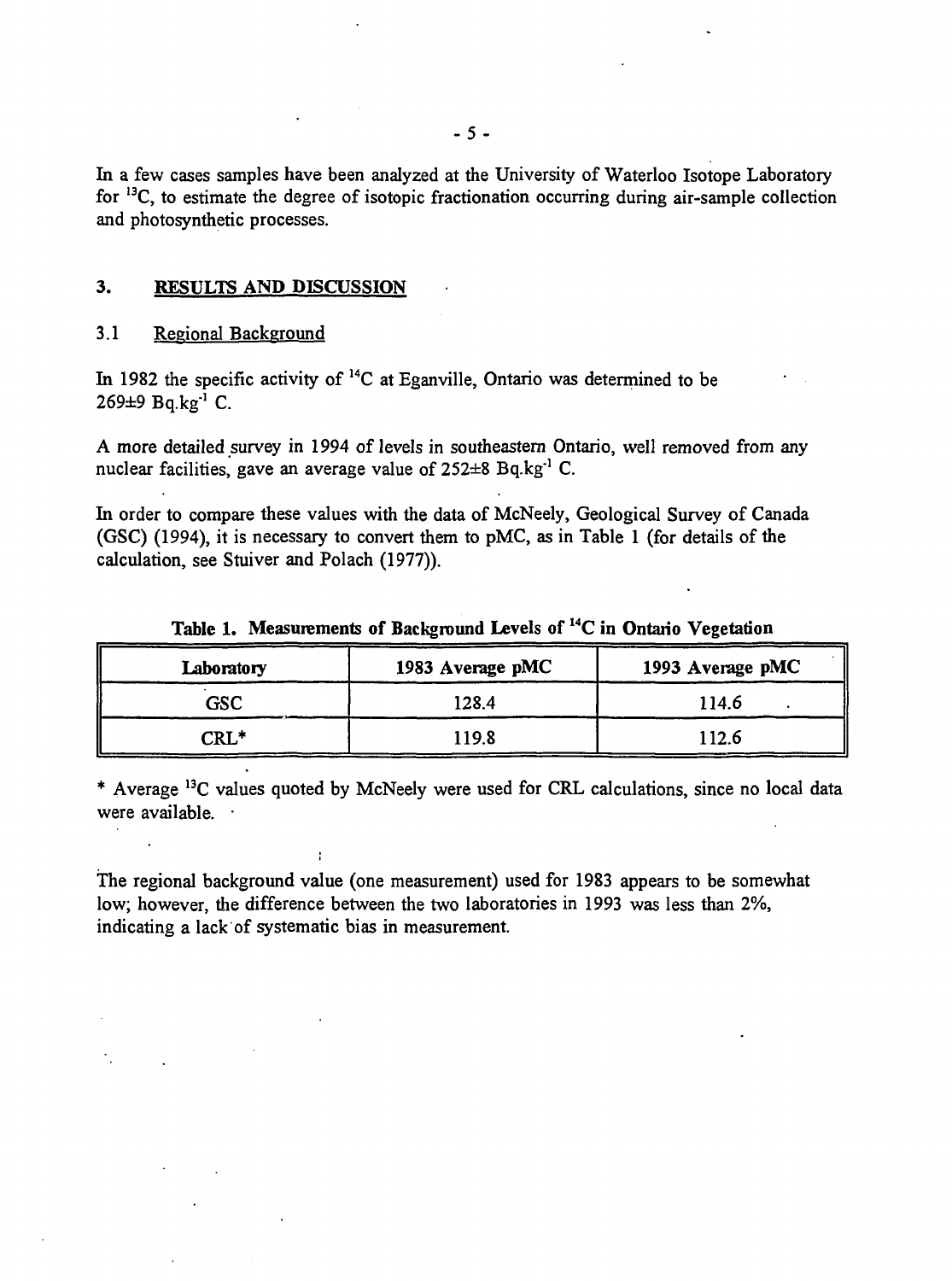#### 3.2 Analytical Precision

On the basis of the data listed in Table 2(a), <sup>14</sup>C measurements made at CRL are ~5% low on average. The most likely cause of such a bias is an error in the value ascribed to our laboratory working standard.

The data listed in Table 2(b) indicate good reproducibility for high-specific-activity samples. Although the precision is lower for low-activity samples, it is still acceptable.

| <b>Sample</b>         | Date Analyzed<br>(No. of<br>replicates) | <b>Our Value</b><br>pMC | <b>Consensus</b><br>Value pMC | % Deviation<br>from Consensus<br>Value |
|-----------------------|-----------------------------------------|-------------------------|-------------------------------|----------------------------------------|
| NBS Oxalic II         | 1982 (2)                                | 130.0                   | 135.7                         | $-4.2$                                 |
| NBS Oxalic II         | 1992 (2)                                | 131.9                   | 135.7                         | $-2.8$                                 |
| <b>IAEA</b> Sucrose   | 1992 (3)                                | 135.7                   | 150.6                         | $-9.9$                                 |
| <b>IAEA Cellulose</b> | 1992 (3)                                | 123.7                   | 129.4                         | $-4.4$                                 |
| <b>IAEA Cellulose</b> | 1993 (8)                                | 122.7                   | 129.4                         | $-5.2$                                 |

**Table 2a. CRL Results for IAEA Quality Assurance Materials and NBS Oxalic Acid**

**Table 2b. Precision of Replicate Measurements Obtained by Three CRL Analysts**

| Analyst | No. of Samples<br>Analyzed | <b>High Specific-</b><br><b>Activity Sample</b><br>1 std. dev. of mean | Low Specific-<br><b>Activity Sample</b><br>1 std. dev. of mean |
|---------|----------------------------|------------------------------------------------------------------------|----------------------------------------------------------------|
|         |                            | 2.1%                                                                   | 4.9%                                                           |
|         | 16<br>14                   | 1.8%                                                                   | 6.9%                                                           |
|         |                            |                                                                        | 6.3%                                                           |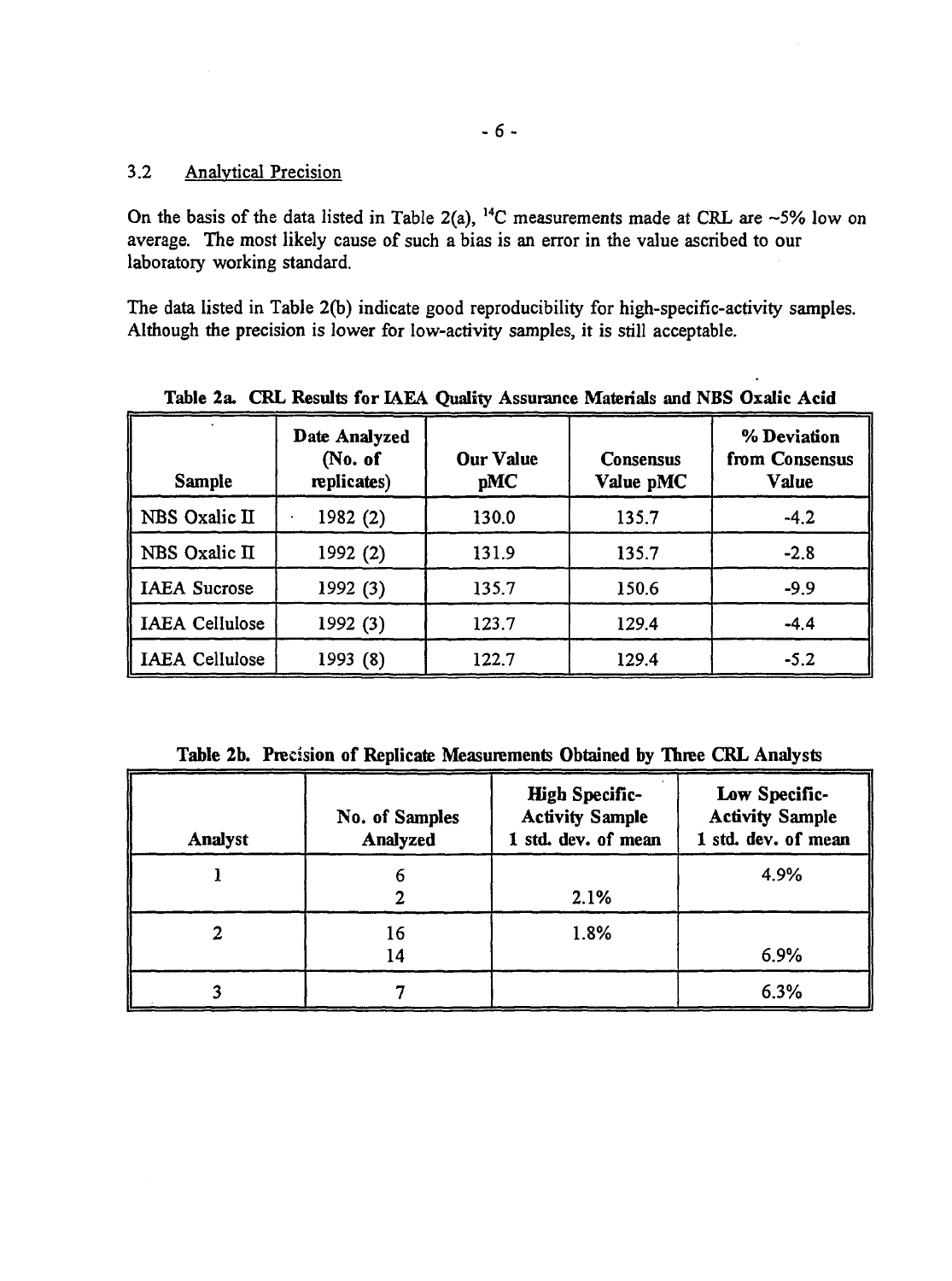$\ddot{\phantom{a}}$ 

The concentrations of <sup>14</sup>C observed in vegetation in 1982-83 are listed in Tables 3a and 3b. Those observed in 1993-94 are listed in Tables 4a and 4b.

| <b>Site</b><br>No.      | Location                                               |                           | <b>Poplar Leaves</b> |                           | <b>Grass</b>      |  |
|-------------------------|--------------------------------------------------------|---------------------------|----------------------|---------------------------|-------------------|--|
| Fig.<br>$\mathbf{2}$    |                                                        | Collection<br><b>Date</b> | $(Bq.kg-1 C)$        | Collection<br><b>Date</b> | $(Bq.kg-1)$       |  |
| 60                      | Eganville, 84 km SE<br>of CRL                          | 82/08/16                  | $253+9$              | 82/08/19                  | $271 + 9$         |  |
| 24                      | Deep River                                             |                           |                      | 82/08/31                  | $280 + 7$         |  |
| $\mathbf{1}$            | Balmer's Bay Gate                                      | 82/06/09                  | $314 + 9$            | 82/08/30                  | $314 \pm 11$      |  |
| $\overline{2}$          | 1 km east of gate                                      |                           |                      | n                         | 344±9             |  |
| $\overline{3}$          | 2.2 km east of gate                                    |                           | 348±9                | $\mathbf{H}$              | $325 + 9$         |  |
| $\overline{\mathbf{4}}$ | 3 km east of gate                                      |                           |                      | Ħ                         | 339±9             |  |
| 5                       | 3.6 km east of gate                                    | 82/06/09                  | $362 + 7$            | u.                        | 380±7             |  |
| 6                       | 4.7 km east of gate                                    |                           |                      | $\mathbf{u}$              | 418 <sup>±9</sup> |  |
| $\overline{7}$          | 5.6 km east of gate                                    | 82/07/12                  | 486±11               | $\mathbf{H}$              | 520±11            |  |
| 8                       | Road to Ottawa River<br>from Balmer's Bay<br>(BB) Road | 82/06/21                  | $362 \pm 14$         | $\mathbf{u}$              | $332+9$           |  |
| 9                       | <b>Reactor Stack</b>                                   | 82/06/22                  | 1017±9               | $\mathbf{u}$              | 1607±14           |  |
| 51                      | Stack base, cast side                                  |                           |                      | 82/08/11                  | 1309±14           |  |
| 52                      | Stack base, west side                                  |                           |                      | Ħ                         | $1103 \pm 18$     |  |
| 49                      | 17 m SE of stack                                       |                           |                      | Ħ                         | $518 \pm 14$      |  |
| 50                      | 28 m ESE of stack                                      |                           |                      | $\mathbf{u}$              | $735 + 9$         |  |
| 10                      | Public Information<br>Centre                           | 82/05/27                  | $463 \pm 11$         | 82/08/30                  | $563 \pm 11$      |  |
| 11                      | Emergency Basin, BB<br>Road                            | 82/08/06                  | $364 \pm 11$         | n.                        | 319±11            |  |
|                         |                                                        |                           |                      |                           |                   |  |

**Table 3a. Carbon-14 Concentrations in Vegetation, 1982**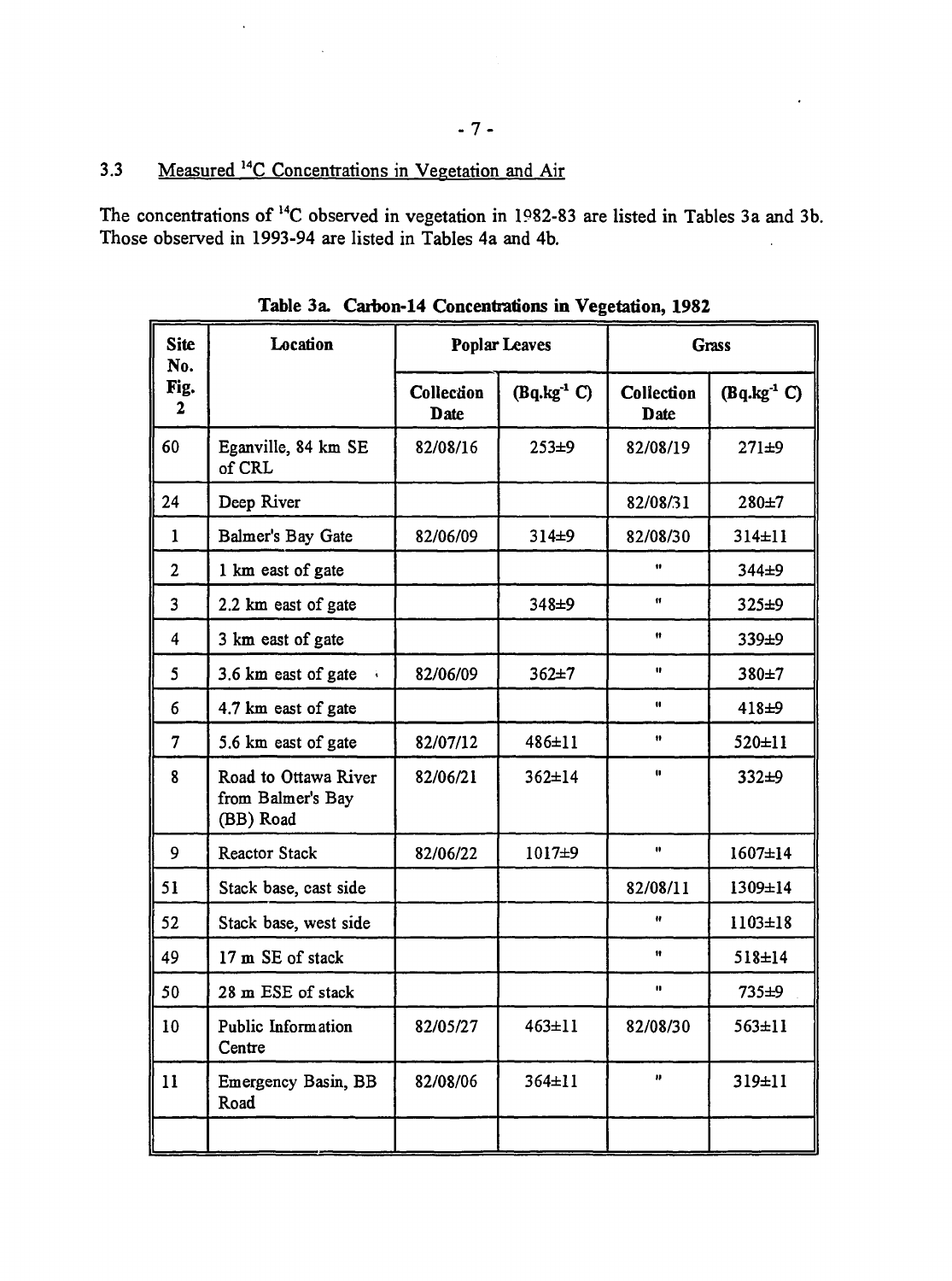| <b>Site</b><br>No. | Location                      | <b>Poplar Leaves</b>      |                        |                           | <b>Grass</b>  |
|--------------------|-------------------------------|---------------------------|------------------------|---------------------------|---------------|
| Fig.<br>2          |                               | Collection<br><b>Date</b> | $(Bq \cdot kg^{-1} C)$ | Collection<br><b>Date</b> | $(Bq.kg-1 C)$ |
| 12                 | Power line close to<br>stack  |                           |                        | $\mathbf{u}^{\top}$       | 405±9         |
| 13                 | Maskinonge Lk, Plant<br>Road  |                           |                        | Ħ                         | 287±9         |
| 14                 | <b>Bldg. 560</b>              | 82/06/07                  | $285 \pm 11$           | 82/08/30                  | 314±14        |
| 15                 | 1 km SW BB Road               |                           |                        | 82/08/31                  | $353 \pm 11$  |
| I <sub>6</sub>     | 1.8 km SW BB Road             |                           |                        | n                         | $375 + 9$     |
| 17                 | Waste Man. Site C,<br>Gate 33 |                           |                        | Ħ.                        | 920±14        |
| 44                 | $\pmb{\mathfrak{u}}$<br>Ħ     |                           |                        | 82/11/11                  | 870±11        |
| 45                 | $\mathbf{H}$<br>11            |                           |                        | Ħ                         | $400 + 9$     |
| 46                 | 100 m west of Gate 33         |                           |                        | Ħ                         | 680±9         |
| 47                 | 5 m west of Gate 31           |                           |                        | Ħ                         | 3094±23       |
| 48                 | 30 m N of Duke<br>Stream Weir |                           |                        | $\mathbf{u}$              | $1157 \pm 15$ |
| 18                 | Upper Bass Lake               |                           |                        | 82/08/31                  | 359±11        |
| 19                 | Lower Bass Lake               | 82/08/06                  | 344±11                 | Ħ                         | $328 + 7$     |
| $20^{\circ}$       | 1.2 km SE Lower Bass<br>Lake  |                           |                        | 11                        | 391±7         |
| 21                 | 0.8 km NW of Plant<br>Road    |                           |                        | Ħ                         | $251 + 9$     |
| 22                 | 4 km NNW of Main<br>Gate      |                           |                        | n                         | 219±14        |
| 23                 | 2 km east of Plant<br>Road    |                           |                        | $\pmb{\mathfrak{m}}$      | $325 + 7$     |
| 25                 | <b>CRL</b> Library            | 82/05/26                  | 382±11                 | 82/09/08                  | $524 \pm 5$   |
| 26                 | Bus garages, CRL              |                           |                        | u                         | $411 \pm 7$   |

Table 3a. Carbon-14 Concentrations in Vegetation, 1982 (Continued)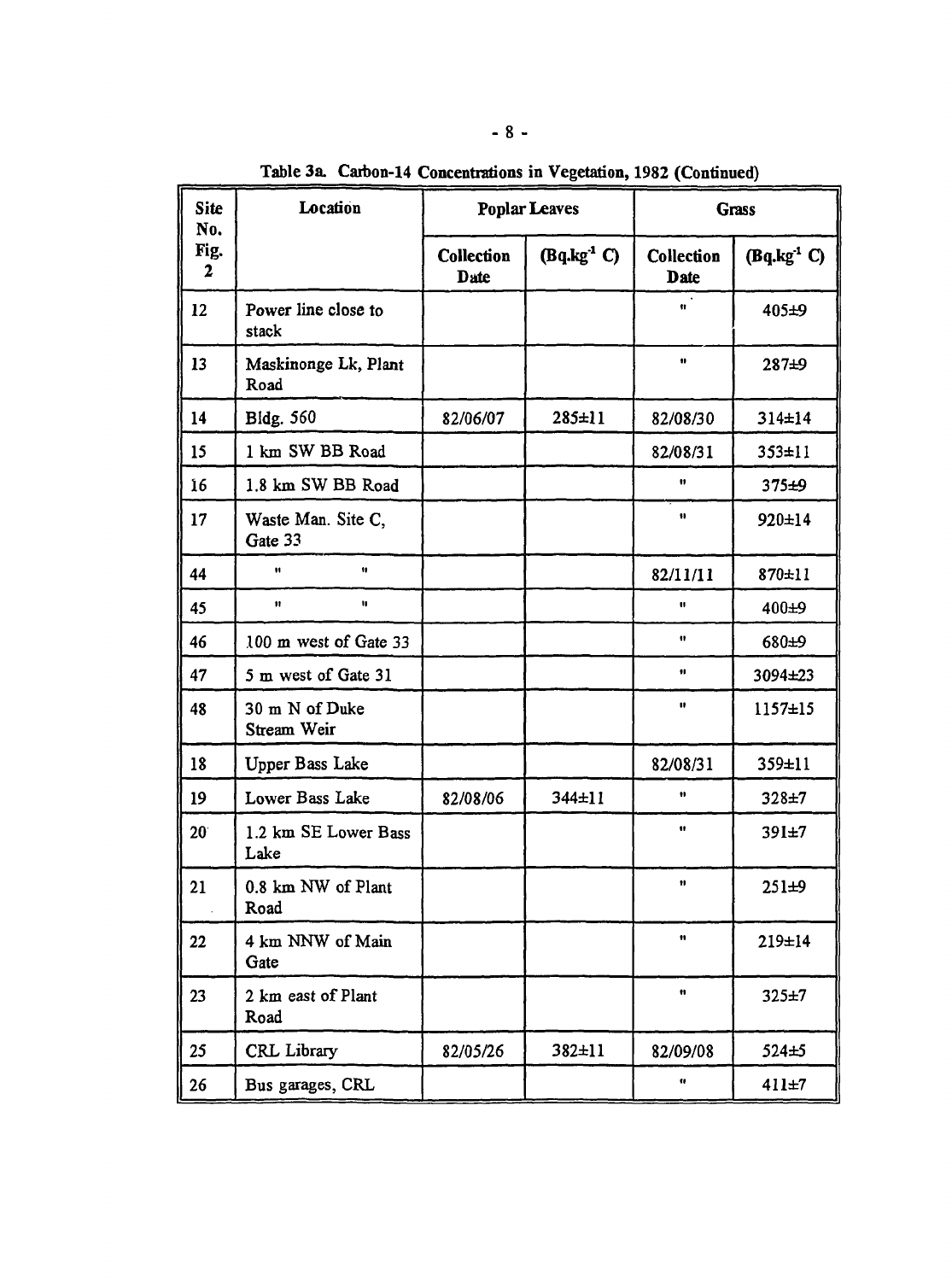| <b>Site</b><br>No.       | Location<br><b>Poplar Leaves</b>     |                           |              | Grass                |               |
|--------------------------|--------------------------------------|---------------------------|--------------|----------------------|---------------|
| Fig.<br>$\boldsymbol{2}$ |                                      | Collection<br><b>Date</b> | $(Bq.kg-1)$  | Collection<br>Date   | $(Bq.kg-1 C)$ |
| 27                       | Bldg. 513, outside<br>fence          | 82/05/13                  | 610±11       | $\mathbf{u}$         | 443±7         |
| 28                       | Road to Power Plant                  | 82/05/26                  | $355 \pm 11$ | $\mathbf{u}$         | 997±14        |
| 29                       | CRL Power Plant                      |                           |              | $\pmb{\mathfrak{m}}$ | 368±9         |
| 30                       | Perch Lake, east side                | 82/06/21                  | $321 + 5$    | 82/09/03             | 344±9         |
| 31                       | Perch Lake, Inlet 5                  |                           |              | Ĥ.                   | 386±9         |
| 32                       | Pte. au Baptême                      |                           | 319±11       | $\mathbf{u}$         | 319±9         |
| 33                       | East Gate                            |                           |              | Ħ.                   | 334±11        |
| 34                       | Perch Creek Weir                     |                           |              | ¥Î.                  | 396±7         |
| 35                       | Chalk Lake, west<br>shore            |                           |              | $\mathbf{u}$         | $334 \pm 16$  |
| 36                       | il km SE of stack,<br>Harrington Bay |                           |              | 82/10/04             | 294±11        |
| 37                       | 5.5 km ESE of stack,<br>Oiseau Bay   |                           |              | $\mathbf{u}$         | $292 \pm 11$  |
| 38                       | CRL wharf                            |                           |              | Ħ                    | 380±9         |
| 39                       | 1.5 km NE of stack,<br>Quebec side   |                           |              | $\mathbf{u}$         | $283 + 9$     |
| 40                       | Cook's Cove, Quebec,<br>opposite BB  |                           |              | $\mathbf{u}$         | 285±14        |
| 41                       | McSourley Lake near<br>Stonecliffe   |                           |              | 82/10/28             | 280±14        |

 $\mathcal{L}_{\mathcal{A}}$ 

**Table** 3a. **Caibon-14 Concentrations in Vegetation, 1982 (Concluded)**

Errors quoted based on counting statistics only  $(1 \sigma)$ .

 $\sim$   $\sim$ 

 $\ddot{\phantom{0}}$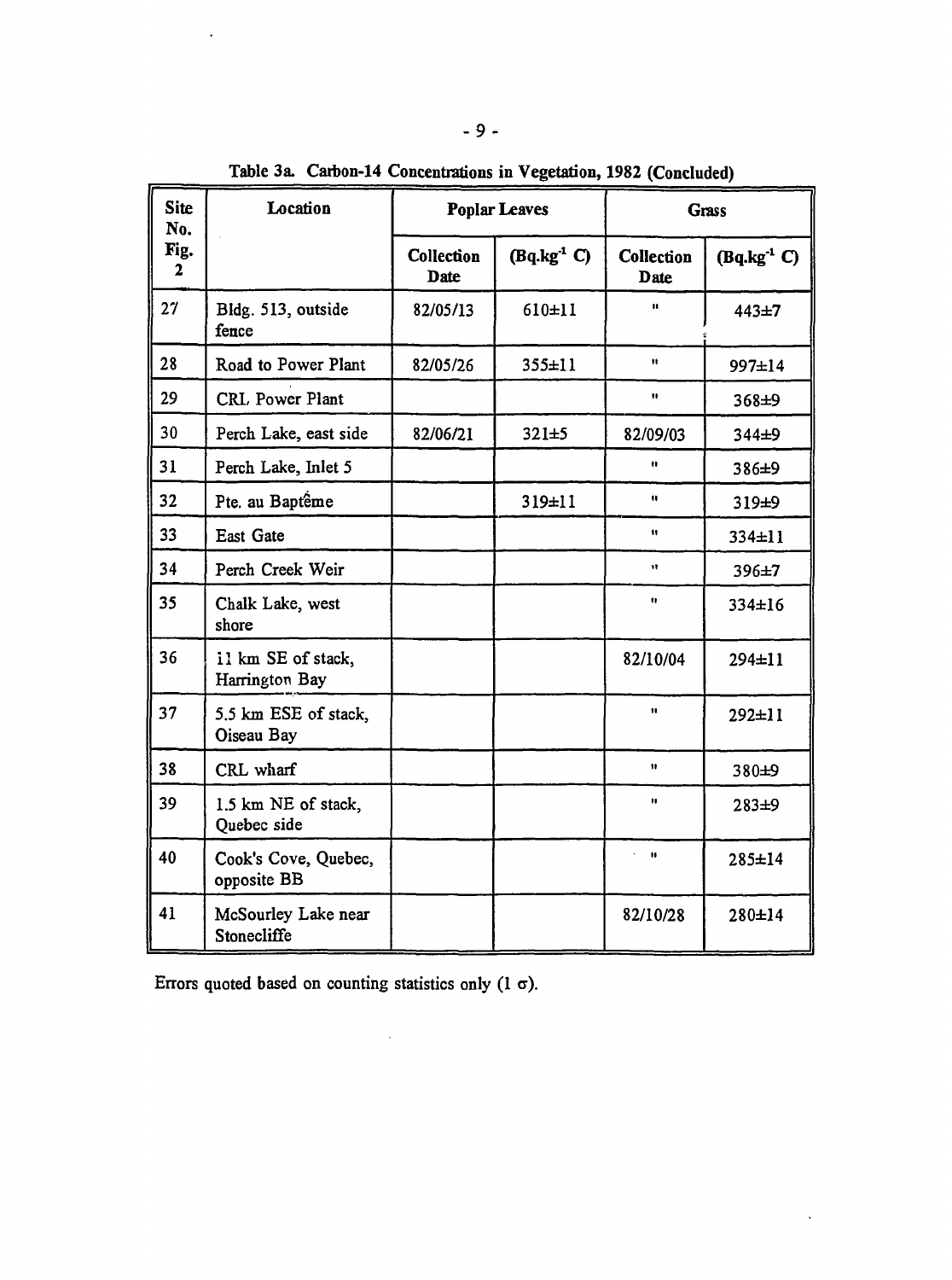| <b>Site</b><br>No. | Location                                  |                    | Grass         |
|--------------------|-------------------------------------------|--------------------|---------------|
| Figs.<br>10,11     |                                           | Collection<br>Date | $(Bq.kg-1)$   |
| 53                 | Waste Management<br>Site B                | 83/06/02           | 11402±34      |
| 54                 | Ħ<br>u                                    | $\mathbf{u}$       | 6791±38       |
| 55                 | $\blacksquare$<br>n                       | n                  | 2005±14       |
| 56                 | Ħ<br>u                                    | $\mathbf{u}$       | 3017±14       |
| 57                 | n<br>n                                    | Ħ                  | 2619±18       |
| 58                 | Waste Management C,<br>Beside Open Trench | u                  | 36257±63      |
| 59                 | Waste Management C,<br>Outside Gate       | Ħ                  | $2118 \pm 18$ |

**Table 3b. Caibon-14 Concentrations in Vegetation at Areas "B" and C", 1983**

See note at bottom of Table 3a regarding errors.

 $\cdot$ 

 $\mathcal{L}^{\text{max}}$ 

 $\mathbb{R}^2$ 

 $\hat{\mathcal{L}}$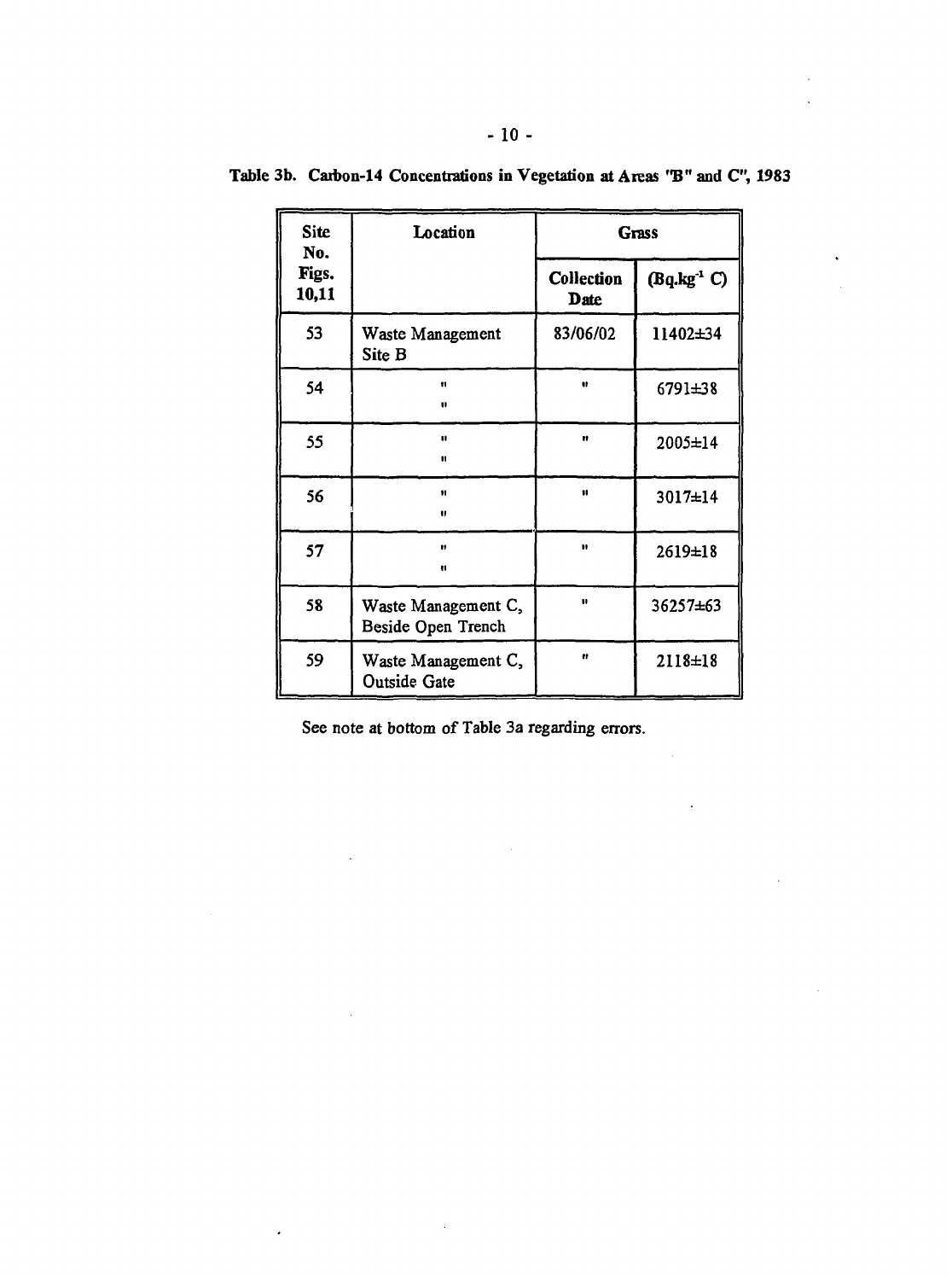| on-14 Concentrations in Air and Vegetation, Collection Date 93/06 |                  |                      |  |  |  |
|-------------------------------------------------------------------|------------------|----------------------|--|--|--|
|                                                                   | Air              | <b>Poplar Leaves</b> |  |  |  |
| Location                                                          | $(Bq.kg-1 C)$    | $(Bq.kg-1 C)$        |  |  |  |
| <b>Bldg. 560</b>                                                  | $261.3 \pm 20.$  |                      |  |  |  |
| Maskinonge Lake                                                   | 959.1±13.        |                      |  |  |  |
| Upper Bass Lake                                                   | $331.2 \pm 18$ . |                      |  |  |  |
| Balmer's Bay Gate                                                 | 275.6±27.*       | 254.6±11.            |  |  |  |
| Area F Road at<br>Turnaround                                      | $303.9 \pm 19.$  |                      |  |  |  |
| Perch Lake (SE side)                                              | $287.0 \pm 27.$  |                      |  |  |  |
| Acid Rain Monitoring Site                                         | 441.1±44.*       | 320.8±14.            |  |  |  |
| Twin Lakes Intersection                                           | $359.7 \pm 14$ . |                      |  |  |  |
| Perch Creek Weir                                                  | $386.5 \pm 27.$  |                      |  |  |  |
| Stack Road at Fork                                                | 739.5±37.*       | $825.8 \pm 41.*$     |  |  |  |

Table 4a. Carbon-14 Concentrations in Air and Vegetation, Collection Date 93/06/15

Site No. Figure 3 1

| Upper Bass Lake<br>$331.2 \pm 18.$<br>3<br>275.6±27.*<br>Balmer's Bay Gate<br>4<br>Area F Road at<br>303.9±19.<br>5<br>Turnaround<br>Perch Lake (SE side)<br>$287.0 \pm 27.$<br>6<br>441.1±44.*<br>Acid Rain Monitoring Site<br>7<br>Twin Lakes Intersection<br>$359.7 \pm 14$ .<br>8<br>$386.5 \pm 27.$<br>10<br>Perch Creek Weir<br>Stack Road at Fork<br>11<br>739.5±37.*<br>12<br>336.4±34.*<br>Snow Collection Site, NW<br>of Stack<br>13<br>Mattawa Road at Stack<br>402.4±40.*<br>Road<br>14<br>$278.7 \pm 28$ .<br>Cyclist Path at Powerline<br>423.6±42.*<br>15<br>Snow Collection Site, SW<br>of Stack<br>16<br>359.5±36.*<br>Ski Trail, NE of Stack | $\overline{2}$ |                  |
|----------------------------------------------------------------------------------------------------------------------------------------------------------------------------------------------------------------------------------------------------------------------------------------------------------------------------------------------------------------------------------------------------------------------------------------------------------------------------------------------------------------------------------------------------------------------------------------------------------------------------------------------------------------|----------------|------------------|
|                                                                                                                                                                                                                                                                                                                                                                                                                                                                                                                                                                                                                                                                |                |                  |
|                                                                                                                                                                                                                                                                                                                                                                                                                                                                                                                                                                                                                                                                |                | $254.6 \pm 11.$  |
|                                                                                                                                                                                                                                                                                                                                                                                                                                                                                                                                                                                                                                                                |                |                  |
|                                                                                                                                                                                                                                                                                                                                                                                                                                                                                                                                                                                                                                                                |                |                  |
|                                                                                                                                                                                                                                                                                                                                                                                                                                                                                                                                                                                                                                                                |                | 320.8±14.        |
|                                                                                                                                                                                                                                                                                                                                                                                                                                                                                                                                                                                                                                                                |                |                  |
|                                                                                                                                                                                                                                                                                                                                                                                                                                                                                                                                                                                                                                                                |                |                  |
|                                                                                                                                                                                                                                                                                                                                                                                                                                                                                                                                                                                                                                                                |                | $825.8 \pm 41.*$ |
|                                                                                                                                                                                                                                                                                                                                                                                                                                                                                                                                                                                                                                                                |                |                  |
|                                                                                                                                                                                                                                                                                                                                                                                                                                                                                                                                                                                                                                                                |                |                  |
|                                                                                                                                                                                                                                                                                                                                                                                                                                                                                                                                                                                                                                                                |                |                  |
|                                                                                                                                                                                                                                                                                                                                                                                                                                                                                                                                                                                                                                                                |                | $331.1 \pm 13.$  |
|                                                                                                                                                                                                                                                                                                                                                                                                                                                                                                                                                                                                                                                                |                |                  |
| 827.7±41.*<br>Grey Silo on Public<br>17<br>Information Centre Road                                                                                                                                                                                                                                                                                                                                                                                                                                                                                                                                                                                             |                |                  |
| 456.7±46.*<br>Point McQuestin<br>18                                                                                                                                                                                                                                                                                                                                                                                                                                                                                                                                                                                                                            |                |                  |
| Pointe au Baptême<br>$275.8 \pm 28.*$<br>19                                                                                                                                                                                                                                                                                                                                                                                                                                                                                                                                                                                                                    |                |                  |
| Farm Access Road<br>381.4±38.*<br>20                                                                                                                                                                                                                                                                                                                                                                                                                                                                                                                                                                                                                           |                | 340.8±15.        |
| Environ. Res. Branch<br>438.2±44.*<br>21<br>(Bldg. 513)                                                                                                                                                                                                                                                                                                                                                                                                                                                                                                                                                                                                        |                |                  |
| $461.3 + 46$ *<br>Pump House (Bldg. 420)<br>22                                                                                                                                                                                                                                                                                                                                                                                                                                                                                                                                                                                                                 |                | $364.6 \pm 13.$  |
| CRL Library (Bldg. 432)<br>656.5±33.*<br>23                                                                                                                                                                                                                                                                                                                                                                                                                                                                                                                                                                                                                    |                |                  |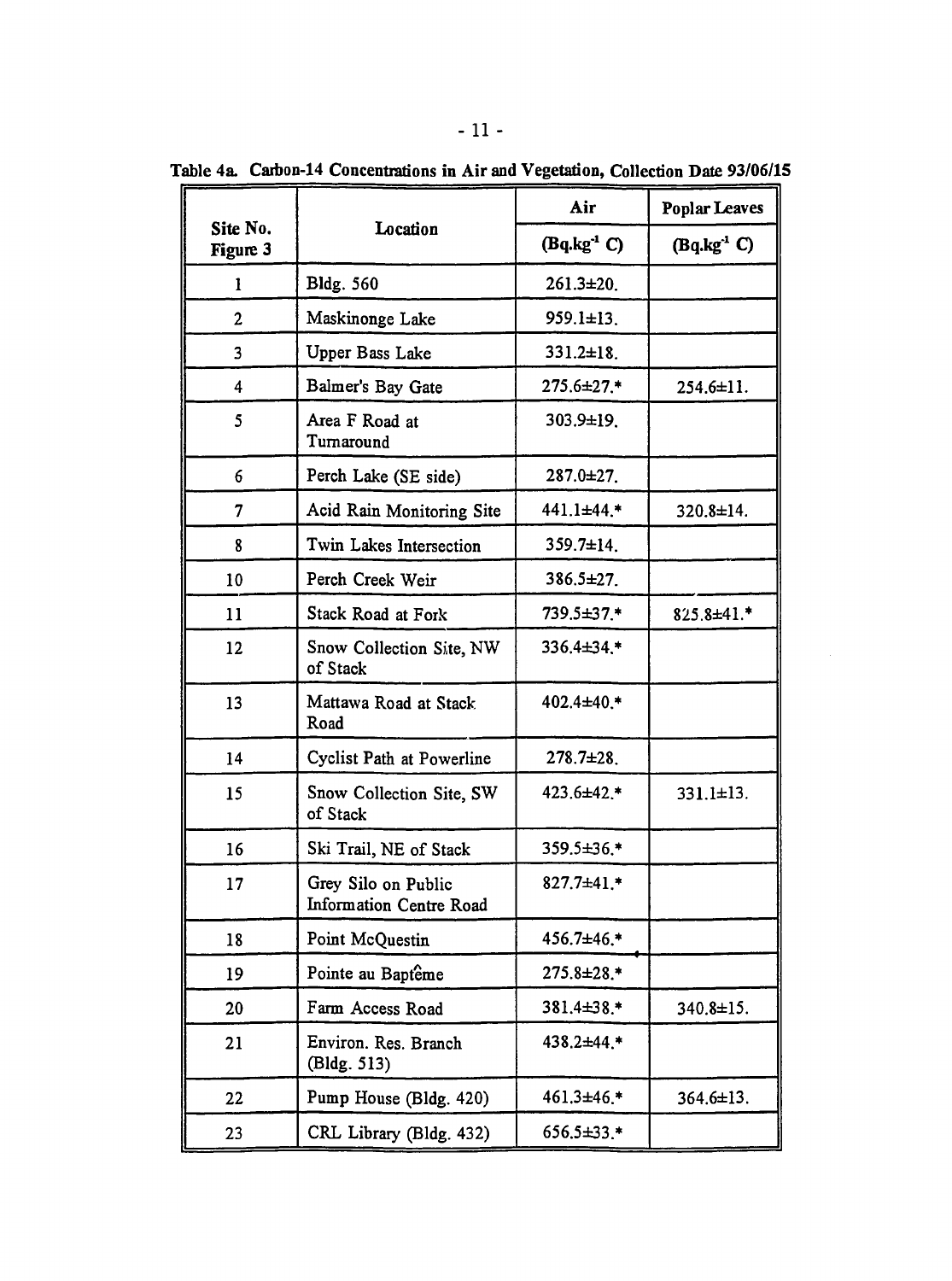|                     |                                      | Air                    | <b>Poplar Leaves</b>   |
|---------------------|--------------------------------------|------------------------|------------------------|
| Map No.<br>Figure 3 | Location                             | $(Bq \cdot kg^{-1} C)$ | $(Bq \cdot kg^{-1} C)$ |
| 25                  | SE Corner of Plant Site              | $311.2 \pm 31$ .*      |                        |
| 27                  | Old Logging Road                     | $525.0 \pm 26.$ *      | $326.2 \pm 13$         |
| 28                  | Quebec Shore, Ottawa<br>River, East  | 285.0±28.*             |                        |
| 29                  | Quebec Shore, Ottawa<br>River, West  | $316.4 \pm 13$ .       |                        |
| 30                  | Ontario Shore, Ottawa<br>River, West | $375.9 \pm 24.$        |                        |
| 31                  | Stack Pipeline, Link 21              | 2185.2±109.*           |                        |
| 32 <sub>2</sub>     | Public Information Centre            | 536.1±27.*             | $479 \pm 12$           |
| 33                  | <b>Bell Tower</b>                    | 349.2±35.*             |                        |

**Table 4a Carbon-14 Concentrations in Air and Vegetation, Collection Date 93/06/15 (Concluded)**

Errors quoted based on counting statistics only  $(1 \sigma)$ .

\* No error calculated at time of measurement; assumed to be  $\sim \pm 10\%$  below 500 Bq.kg<sup>-1</sup>;  $\sim \pm 5\%$ above 500  $Bq.kg^{-1}$ ;  $\sim \pm 1\%$  above 1000  $Bq.kg^{-1}$ .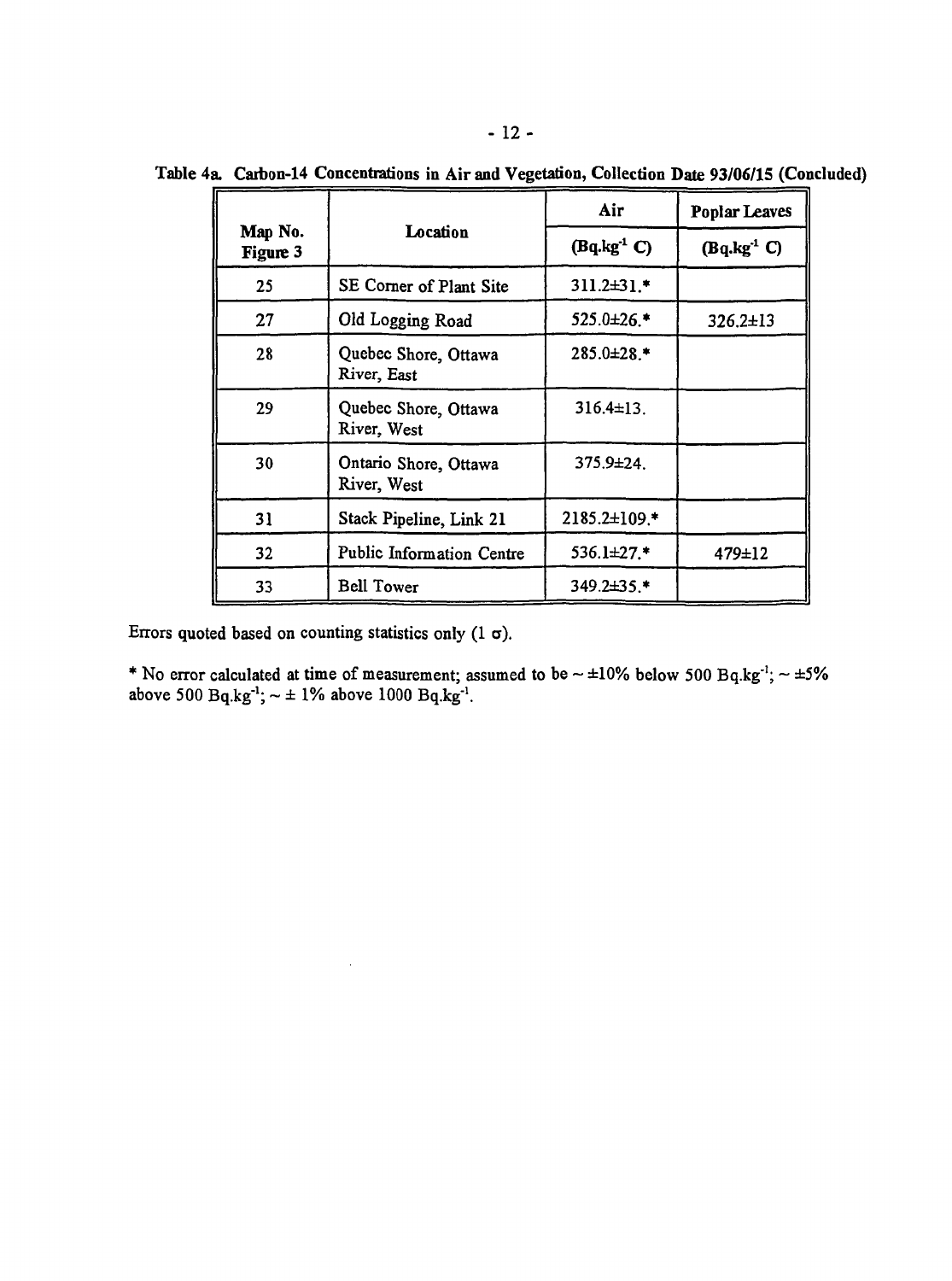|                       |                                   | Air                   | Vegetation                                                    |
|-----------------------|-----------------------------------|-----------------------|---------------------------------------------------------------|
| Site No.<br>Figure 11 | Location                          | $(Bq \cdot kg^{-1}C)$ | $(Bq \cdot kg^{-1}C)$                                         |
| 34                    | Duke Swamp C01                    | 15030±113             |                                                               |
| 35                    | Duke Swamp C02                    | 25651±204             |                                                               |
| 36                    | Duke Swamp C03                    | 26628±190             |                                                               |
| 37                    | Duke Swamp C04                    | 43380±59<br>63010±188 | (cedar) 11290±115*<br>(maple) 65751±658*<br>(fern) 77840±778* |
| 38                    | Duke Swamp C05                    | 37683±219             |                                                               |
| 39                    | Duke Swamp C06                    | 13590±91              |                                                               |
| 40                    | Duke Swamp C07                    | 13870±62              |                                                               |
| 41                    | Duke Swamp C08                    | 18483±180             |                                                               |
| 42                    | Duke Swamp C09                    | 9015±100              |                                                               |
| 43                    | WM Area C                         | 6547±65               |                                                               |
| 44                    | WM Area C                         | $8077 \pm 81$         |                                                               |
| 45                    | WM Area C                         | 9682±97               |                                                               |
| 46                    | WM Area C<br><b>Outside Fence</b> | $2053 \pm 31$         |                                                               |

**Table 4b. Carbon-14 Concentrations in Air and Vegetation at Area "C", 1993-1994**

\*See note at bottom of Table 4a regarding errors.

In 1982 the grass sample data gave the best coverage of the site, as well as being reasonably representative of the whole growing season, and hence were used to define the dispersion pattern for the year. The 1993 plot is based primarily on air measurements during a two-week period in June of that year, averaged over a longer time interval for sites where data were available. Contour plots of the specific activities measured in the two surveys (Tables 3a and 4a), corrected for background signal contribution, are shown in Figures 5 and 6. The highest levels measured in these surveys were in areas very close to the base of the stack, as was expected. Differences between the two surveys are sufficiently minor that they are more likely to be the result of variations in meteorological conditions than of substantial long-term changes in emissions.

Concentrations fall off rapidly with distance from the stack, most steeply in the directions perpendicular to the prevailing wind directions. The isopleths are roughly elliptical, with the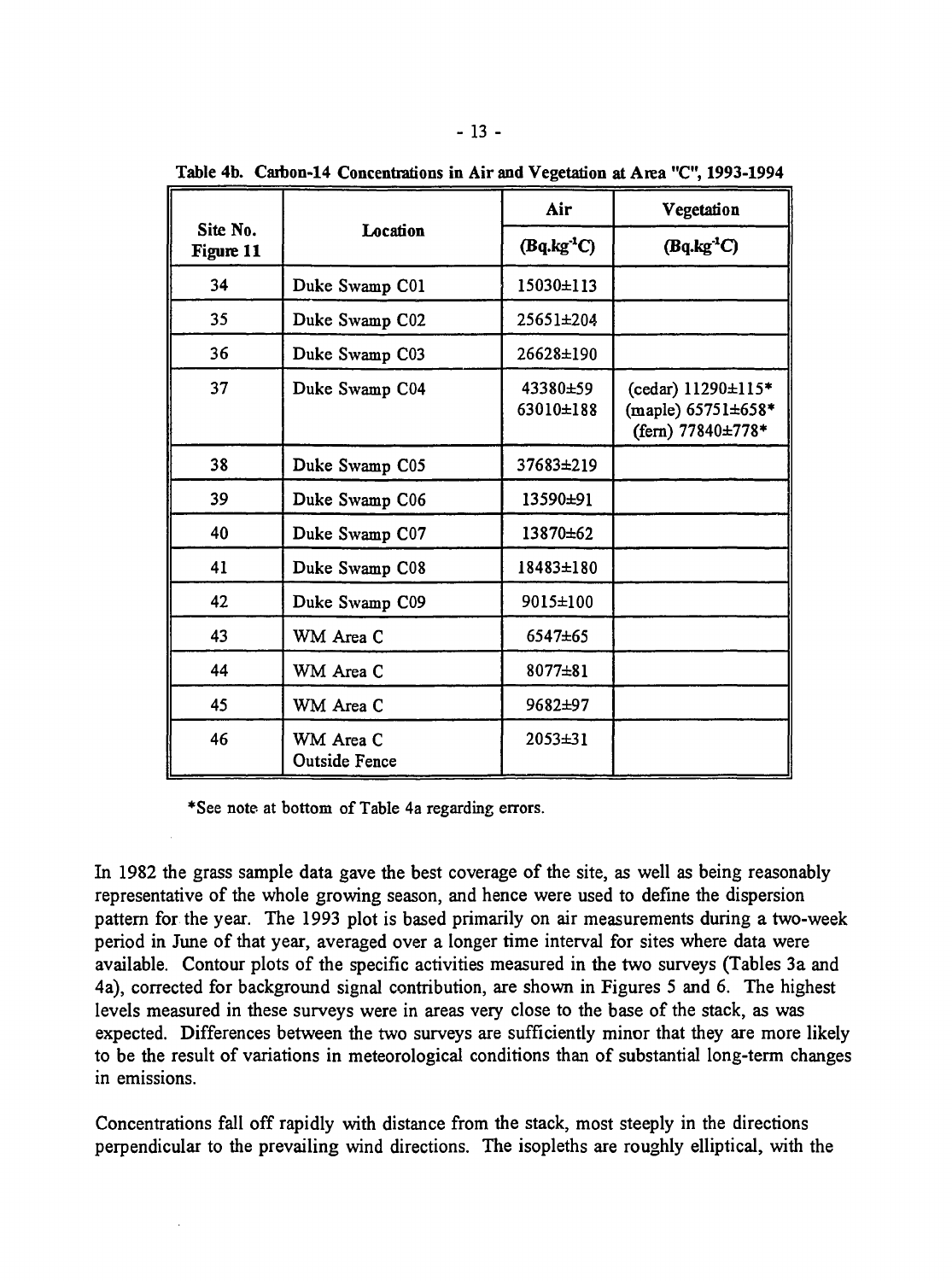long axis oriented parallel to the river. It is obvious that wind direction plays a strong role in controlling the dispersion pattern. It is not clear what effect topography has on the pattern, but one observes that the 250 Bq.kg<sup>-1</sup> contour is not centred on the stack, but extends towards the lab site proper. This may be the effect of the hill upon which the stack is situated, or may have more to do with additional sources of <sup>14</sup>C within the site, such as the roof vents of the reactor buildings.

During both surveys, the meaured specific activity of <sup>14</sup>C at the main outer gate was never more than 10% above the background signal. However, at the gate on Balmer's Bay road, an equivalent distance from the stack, but in the principal wind direction, specific activities occasionally rose to 20% above background, with the signal in Deep River vegetation quite similar to that at the main outer gate. The highest <sup>14</sup>C specific activities measured on the CRL property, exclusive of areas adjacent to waste management sites or within 50 m of the base of the stack, were approximately three times background.

#### 3.4 Calculation of Dispersion Factors

Emission data available for years 1993-1994 are listed in Table 5 (Rao and Young, in preparation.).

|                        |                                    |                      | <sup>14</sup> C as $CO2$      |
|------------------------|------------------------------------|----------------------|-------------------------------|
| <b>Sampling Period</b> | <b>Sampling Time</b><br><b>(h)</b> | Bq/d                 | Bq/s                          |
| 1993 May 25-26         | 18                                 | $1.55 \times 10^{9}$ | $1.79 \times 10^{4}$          |
| 1993 May 26-27         | 25                                 | $8.88 \times 10^{9}$ | $1.03 \times 10^{5}$          |
| 1993 May 27-28         | 23                                 | $0.62 \times 10^{9}$ | 7.18 $\times$ 10 <sup>3</sup> |
| 1993 May 28-31         | 71                                 | $6.18 \times 10^{9}$ | $7.15 \times 10^{4}$          |
| 1994 May 16-17         | 24                                 | $7.3 \times 10^8$    | $8.45 \times 10^{3}$          |
| 1994 May 17-18         | 24                                 | $5.2 \times 10^{9}$  | $6.02 \times 10^{4}$          |
| 1994 May 18-19         | 24                                 | $1.1 \times 10^{9}$  | $1.27 \times 10^4$            |
| 1994 May 24-25         | 24                                 | $7.2 \times 10^8$    | $8.33 \times 10^{3}$          |
| 1994 May 25-26         | 24                                 | $6.4 \times 10^{9}$  | 7.41 $\times$ 10 <sup>4</sup> |
| 1994 May 26-27         | 24                                 | $2.7 \times 10^{9}$  | $3.13 \times 10^{4}$          |
| Av 1993 May            |                                    | $4.3 \times 10^{9}$  | $4.99 \times 10^{4}$          |
| Av 1994 May            |                                    | $2.8 \times 10^{9}$  | $3.25 \times 10^{4}$          |

Table 5. Carbon-14 Stack Emission Data, 1993-1994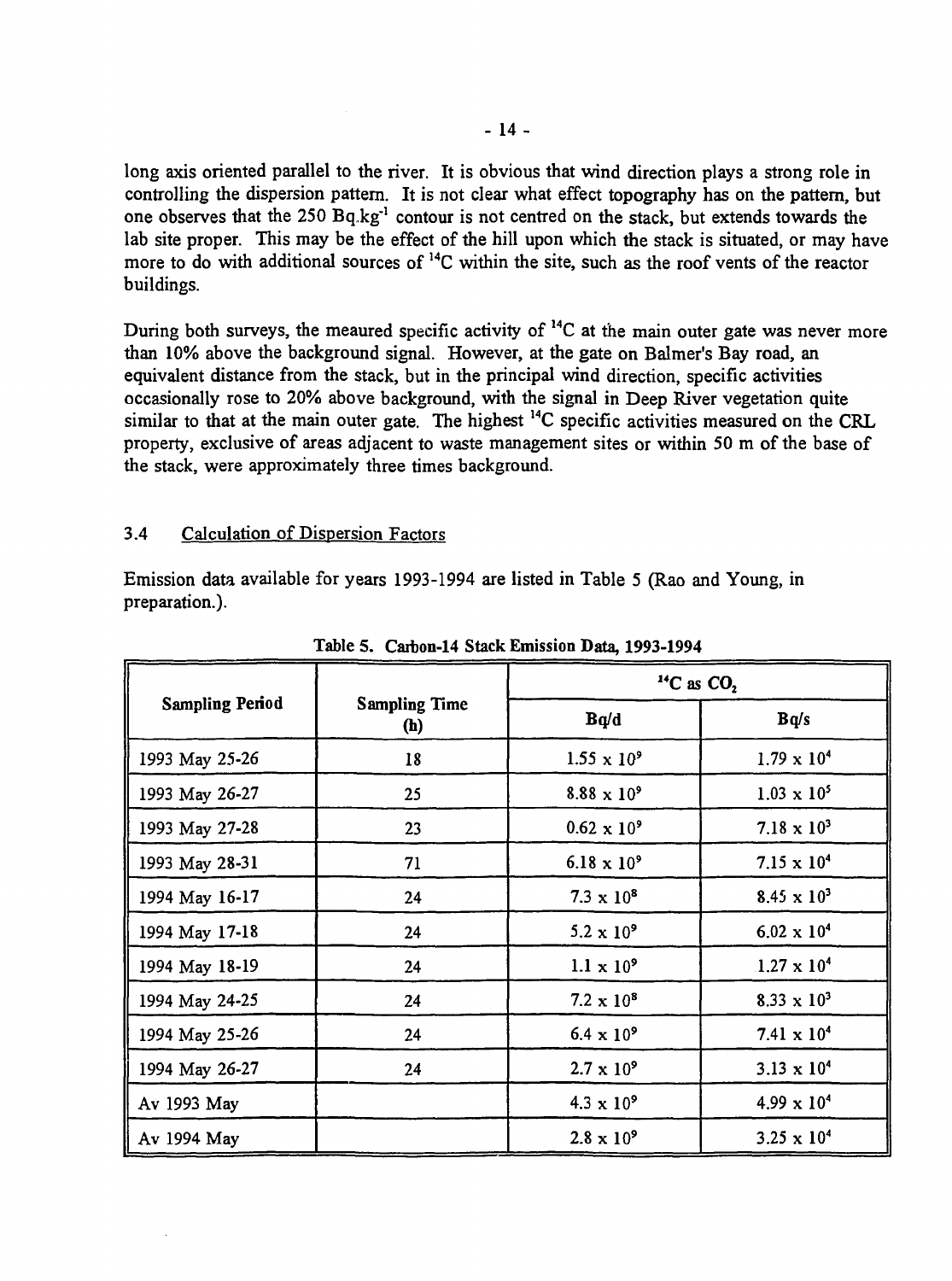We have compared these measured emission rates with the contribution of <sup>14</sup>C from air in the reactor, calculated using measured <sup>41</sup>Ar emission rates for similar periods (Table 6).

| Year                       | <b>Measured</b><br>$A^4$ Ar<br>emission<br>$(Bq \, day^{-1})+$ | Corresponding<br><b>Calculated</b><br>$14C*$ emission<br>$(Bq day-1)$ | Measured $^{14}C$<br>emission<br>$(Bq day-1)$          | <b>Measured</b><br>$^{14}C/$<br><b>Calculated</b><br>$^{14}C$ | <b>Measured HTO</b><br>emission<br>$(Bq day-1)$             |
|----------------------------|----------------------------------------------------------------|-----------------------------------------------------------------------|--------------------------------------------------------|---------------------------------------------------------------|-------------------------------------------------------------|
| 1982                       | $1.7 \times 10^{14}$                                           | $2.7 \times 10^{9}$                                                   |                                                        |                                                               |                                                             |
| 1992                       | $4.0 \times 10^{13}$                                           | $6.4 \times 10^{8}$                                                   |                                                        |                                                               |                                                             |
| 1993<br>$(5 \text{ days})$ | $5.4 \times 10^{13}$                                           | $8.6 \times 10^{8}$                                                   | $(1.6 - 6.2) \times 10^{9}$<br>$4.30 \times 10^9$ mean | 5.0                                                           | $(1.9 - 19.8) \times 10^{10}$<br>$9.50 \times 10^{10}$ mean |
| 1994<br>$(5 \text{ days})$ |                                                                |                                                                       | $(0.7 - 6.4) \times 10^{9}$<br>$2.8 \times 10^9$ mean  |                                                               | $1.68 \times 10^{11}$ mean                                  |
| 1994<br>(3 weeks)          | $4.6 \times 10^{13}$                                           | $7.4 \times 10^8$                                                     | $(3.0 \pm 0.2) \times 10^{9}$                          | 4.1                                                           | $(2.2 \pm 0.9) \times 10^{11}$                              |

Table 6. Air-derived and Measured Emission Rates of <sup>14</sup>C at CRL

<sup>+ 41</sup>Ar measured on grab samples taken intermittently.

$$
*\qquad \frac{{^{14}C\,production\,rate}}{{^{41}Ar\,production\,rate}} = \frac{\sigma\, [{{^{14}N}(n,p)}^{\,14}C]}{\sigma\, [{{^{40}Ar}\, (n,\gamma)}^{\,41}Ar\, ]} \; x \; \frac{{^{8}N_2\,in\,air\,x}}{\frac{9}{\pi\,in\,air\,x\, \frac{1}{41Ar\, t_y}}}
$$

A factor of four to five was observed between the calculated value and the five-day average measured values in both 1993 and 1994, calling into question our original assumption that the major supplier of <sup>14</sup>C emissions was air in the annular spaces of the reactors. However, a longer series of measurements in 1994 (three weeks) provided an average value much closer to that estimated for production from  $N_2$  in air. Nevertheless, the high variability of the <sup>14</sup>C output leads us to believe that intermittent purging of cover gas containing evaporative losses of  $^{14}CO_2$  from the moderator is probably the largest contributor to stack-emitted  ${}^{14}CO_2$  at this site.

Table 7 lists atmospheric data collected weekly (passive samplers) and during 24-hour periods (active bubblers) at two sites during the same time intervals. The table includes a summary of atmospheric dispersion factors derived from concurrent 24-hour stack release and ambient air <sup>14</sup>C measurements at locations approximately 0.8 km northwest and southwest of the stack.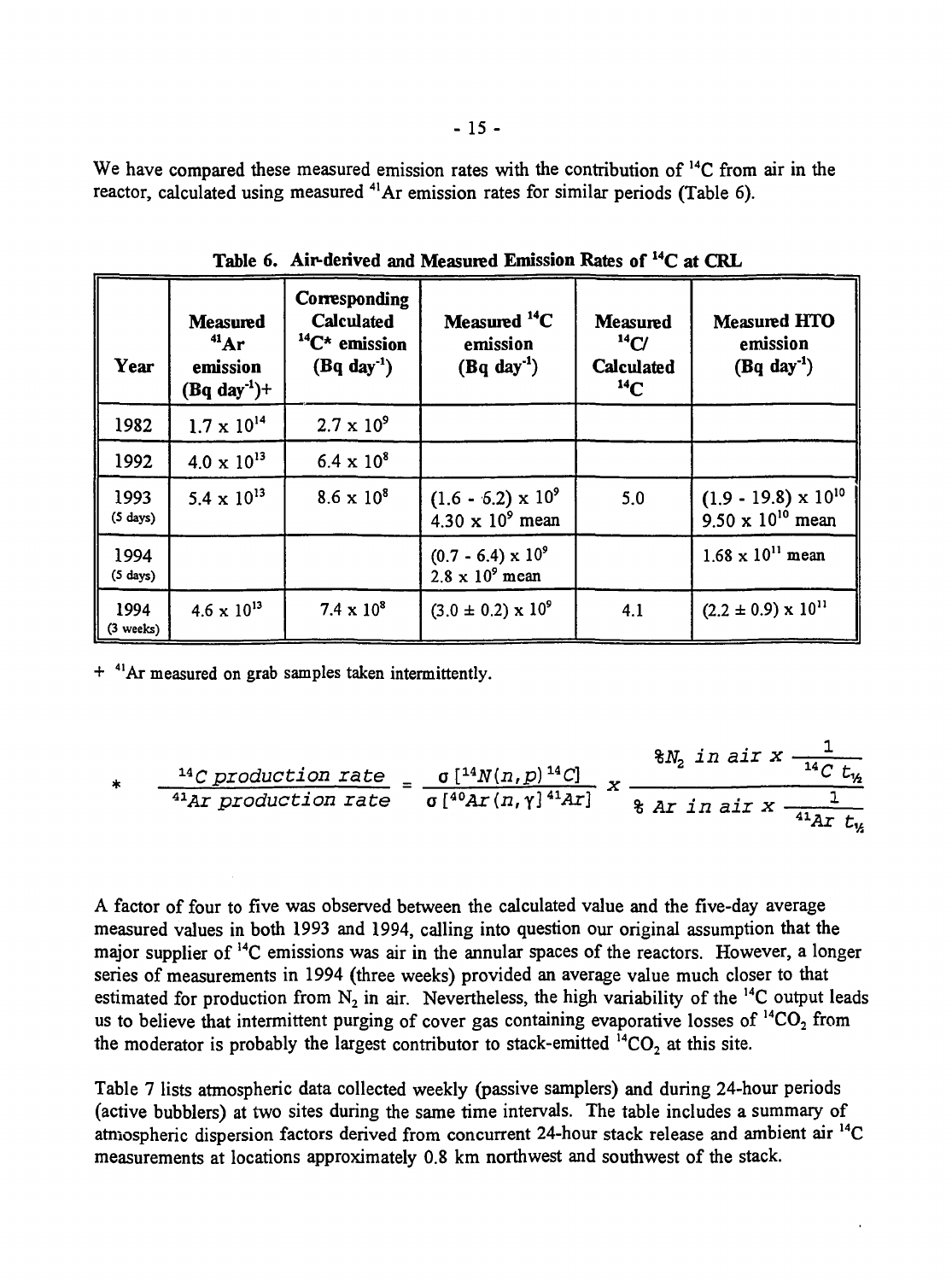Dispersion factors for longer-term ambient air measurements were calculated using the average emission data listed in Table 5, which covered only five days and three weeks, respectively.

| <b>Site</b>    | Period             | <b>Sampling</b><br>Time | $Bq.kg^{-1}C$<br>$(-Bkgd)$ | Bq.m <sup>3</sup> Air | $\mathbf K$         |
|----------------|--------------------|-------------------------|----------------------------|-----------------------|---------------------|
| $\mathbf{1}$   | 1993 June-Aug      | 3 months                | 196                        | 0.035                 | $1.4 \times 10^{6}$ |
| 1              | 1994 May-Aug       | 4 months                | 221                        | 0.040                 | $8.1 \times 10^5$   |
| l              | 1994 May 13-20     | 7 days                  | 68                         | 0.012                 | $2.3 \times 10^{6}$ |
| 1              | 1994 May 20-27     | 7 days                  | 188                        | 0.034                 | $1.1 \times 10^{6}$ |
| 1              | 1994 May 27-June 7 | 7 days                  | 407                        | 0.073                 | $4.4 \times 10^{5}$ |
| 1              | 1994 May 17        | 24 hours                | 384                        | 0.069                 | $4.9 \times 10^{5}$ |
| 1              | 1994 May 26        | 24 hours                | 182                        | 0.033                 | $1.6 \times 10^{6}$ |
| $\overline{2}$ | 1993 June-Aug      | 3 months                | 92                         | 0.016                 | $3.1 \times 10^{6}$ |
| $\overline{2}$ | 1994 May-Aug       | 4 months                | 60                         | 0.011                 | $2.9 \times 10^{6}$ |
| $\overline{2}$ | 1994 May 13-20     | 7 days                  | 83                         | 0.015                 | $1.8 \times 10^{6}$ |
| $\overline{2}$ | 1994 May 20-27     | 7 days                  | 30                         | 0.0054                | $7.1 \times 10^6$   |
| $\overline{2}$ | 1994 May 25        | 24 hours                | 71                         | 0.013                 | $3.1 \times 10^{6}$ |
| $\overline{2}$ | 1994 May 26        | 24 hours                | 77                         | 0.014                 | $3.7 \times 10^{6}$ |

**Table 7. Atmospheric Measurements at Two Environmental Sites, 1993-1994**

Site #1 - Public Information Centre,  $\approx 0.75$  km east from the base of the stack. Map No. 32, Figure 3.

Site #2 - Bell Communications Tower,  $\approx 0.85$  km west from the base of the stack. Map No. 33, Figure 3.

Atmospheric Dispersion Factor K =  $Q/C$  (m<sup>3</sup>/s)

where  $C = \text{average}^{14}C$  concentration in air  $(Bq/m^3)$  $Q =$  average <sup>14</sup>C release rate (Bq/s)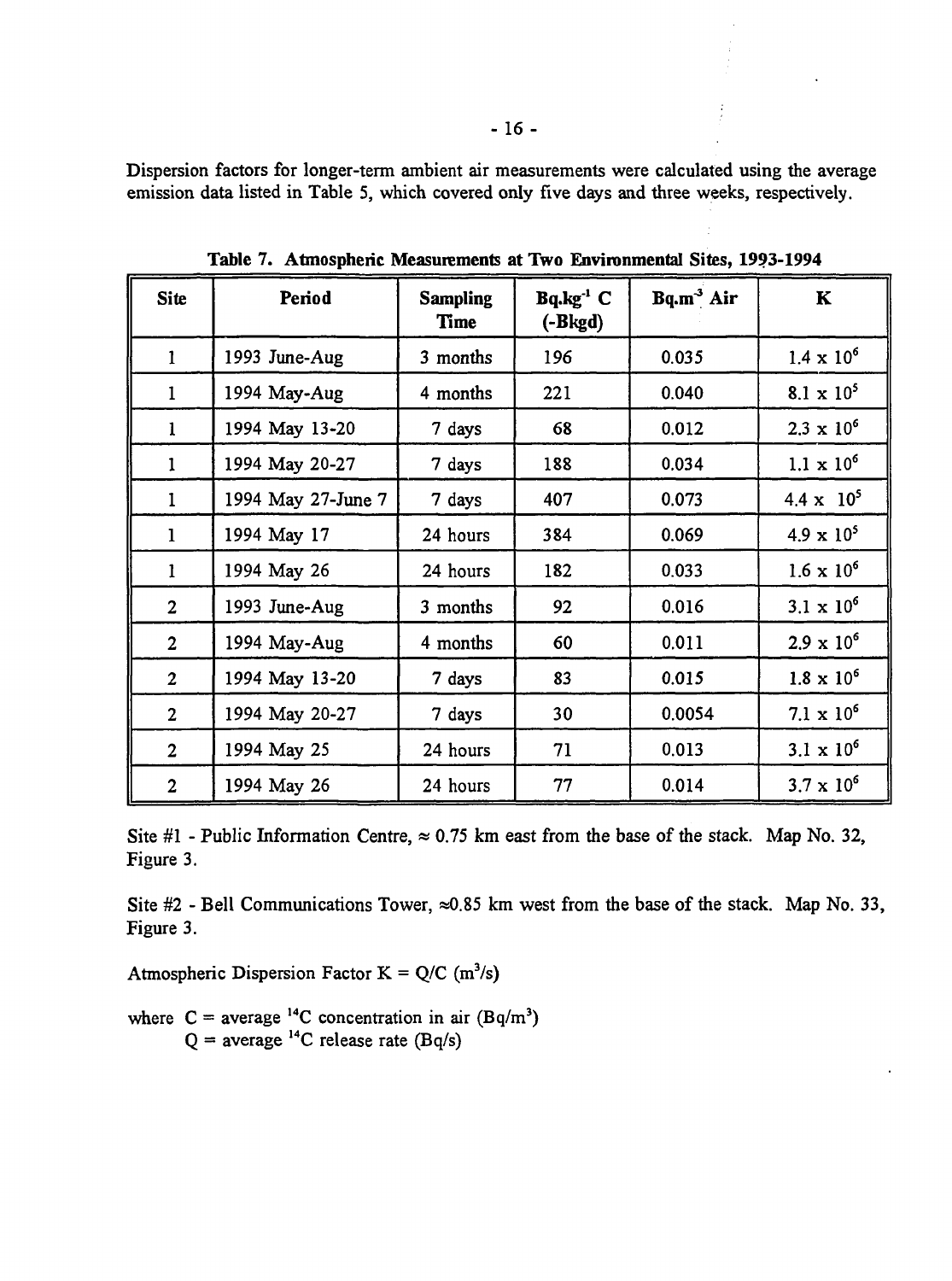On the whole the dispersion factors measured are quite reproducible at both sites, both from year to year, and day to day, despite an order of magnitude variability in the source term. Changing winds may be the cause of some of the fluctuations in the observed dispersion. Meteorological data for May 17, 25 and 26 indicate that winds were quite high, and from the northwest on May 17, with gusty northwest winds on May 25th, and relatively calm conditions on the 26th.

#### 3.5 Comparison of Vegetation and Air Sampling Results

It was mentioned in section 1 that it cannot be assumed that the <sup>14</sup>C in vegetation will necessarily be in equilibrium with that of the air in areas where frequent changes in emission levels are possible. Atmospheric <sup>14</sup>C measurements made in 1982 are shown graphically in Figure 7. Table 8 lists <sup>14</sup>C measurements in air, grass and poplar leaves sampled at the same 10 sites during that year.

| Site No.                | Air <sup>14</sup> CO <sub>2</sub> * |               | Grass ${}^{14}C^{\star\star}$ |                       | Poplar Leaves <sup>14</sup> C** |
|-------------------------|-------------------------------------|---------------|-------------------------------|-----------------------|---------------------------------|
|                         | $Bq.kg^{-1}C$                       | $Bq.kg^{-1}C$ | Air/Grass                     | Bq.kg <sup>-1</sup> C | Air/Poplar                      |
| $\mathbf{1}$            | 346                                 | 314           | 1.10                          | 314                   | 1.10                            |
| $\overline{\mathbf{3}}$ | 398                                 | 325           | 1.22                          | 348                   | 1.14                            |
| 5                       | 536                                 | 380           | 1.41                          | 362                   | 1.48                            |
| $\overline{7}$          | 728                                 | 520           | 1.40                          | 486                   | 1.50                            |
| 11                      | 454                                 | 319           | 1.42                          | 364                   | 1.25                            |
| 27                      | 545                                 | 443           | 1.23                          | 484                   | 1.13                            |
| 31                      | 294                                 | 386           | 0.91                          | 321                   | 1.09                            |
| 14                      | 350                                 | 314           | 0.94                          | 285                   | 1.03                            |
| 19                      | 398                                 | 328           | 1.21                          | 344                   | 1.16                            |
| 24                      | 303                                 | 280           | 1.08                          |                       |                                 |

Table 8. Levels of <sup>14</sup>C in Air and Vegetation at Same Sites in 1982 Survey

Average Ratio  $1.19 \pm 0.19$   $1.21 \pm 0.17$ 

Average concentration 1982 July 8-23.

Grass collected at the end of August. Poplar leaves various June-August (see Table 3a).

Site nos. refer to Figure 2.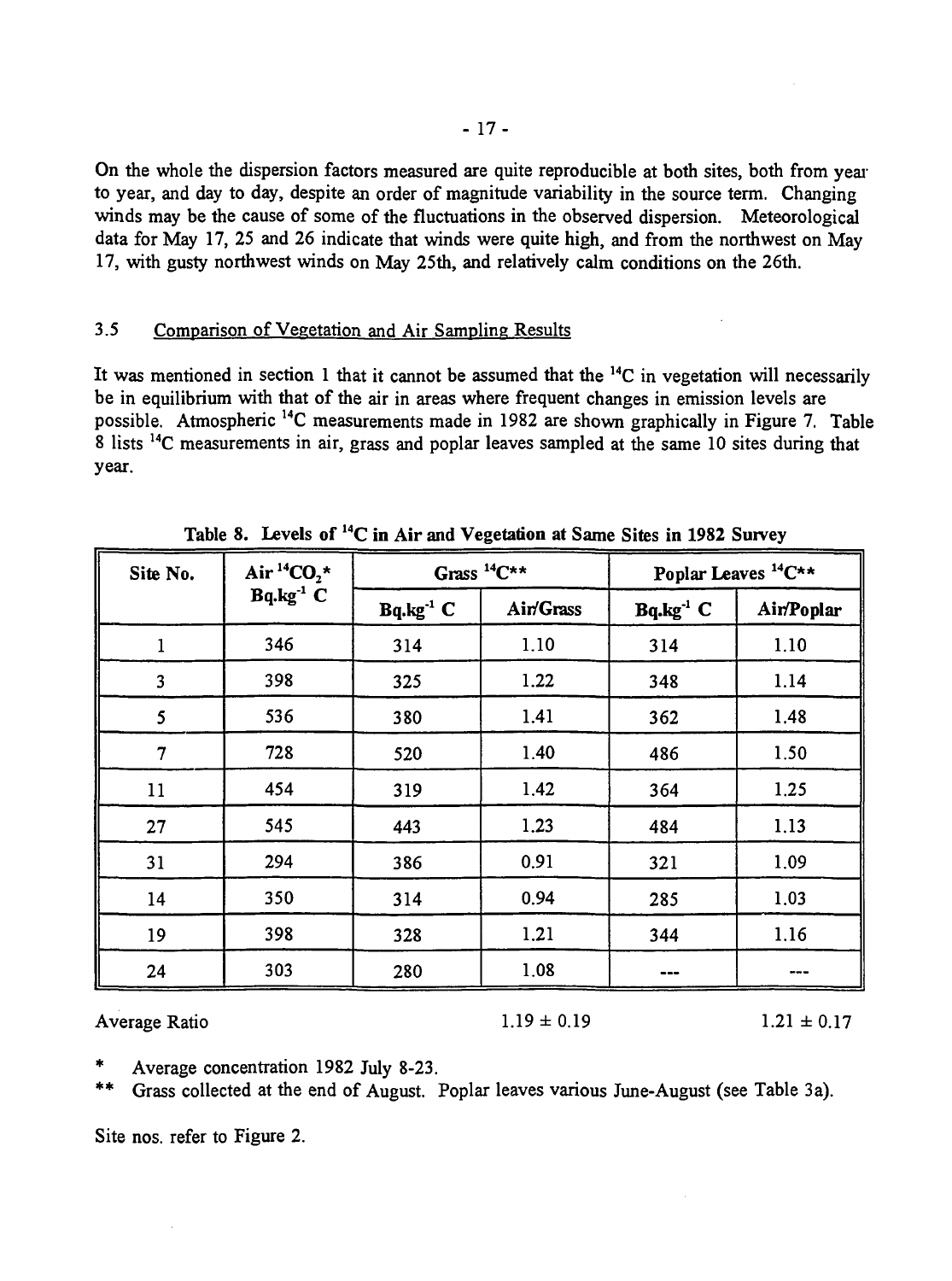Air/vegetation ratios in both cases are seen to be approximately 20% above that for equilibrium, while corrections for isotopic fractionation are unlikely to account for more than a 3% discrepancy between these values. However, it was recognized that measurement errors were 10-15%, and that the range of values within a set of measurements for one site was large; consequently, the disagreement did not necessarily reflect a genuine disequilibrium condition.

When similar data collected at eight sites during a two-week period in 1993 June (Table 9) provided air/vegetation ratios similar to those of the 1982 survey (average ratio 1.22  $\pm$  0.21), we decided that further investigation of the apparent disequilibrium was required.

| Site No. | Air $^{14}Co_2$ | Poplar Leaves <sup>14</sup> C - June 15 |          |
|----------|-----------------|-----------------------------------------|----------|
| Fig. 3   | Jun 01-Jun 15   | Bq.kg <sup>-1</sup> C                   | Air/Leaf |
| 4        | 276             | 255                                     | 1.08     |
| 7        | 441             | 321                                     | 1.37     |
| 11       | 740             | 826                                     | 0.90     |
| 15       | 424             | 333 <sub>4</sub>                        | 1.27     |
| 20       | 381             | 341 <sub>Δ</sub>                        | 1.12     |
| 22       | 461             | 365                                     | 1.26     |
| 27       | 525             | 326                                     | 1.61     |
| 32       | 536             | 479                                     | 1.12     |

**Table 9. Levels of <sup>14</sup>C in Air and Vegetation at Same Sites in 1993 Survey**

A denotes maple leaves

Average Ratio =  $1.22 \pm 0.21$ Site Nos. refer to Figure 3

On the advice of Otlet and Walker, who had observed similar discrepancies in a survey conducted around the Sellafield reprocessing plant (1990), we continued these measurements at two sites every two weeks over the full season. In addition, we sampled air over both the period of photosynthesis (daylight hours) and over 24 hours. The results of these studies are shown in Figure 8 and Tables 10 and 11. The effect of all-season averaging is quite dramatic (all-season average air/vegetation ratio at one site was 0.96±0.10).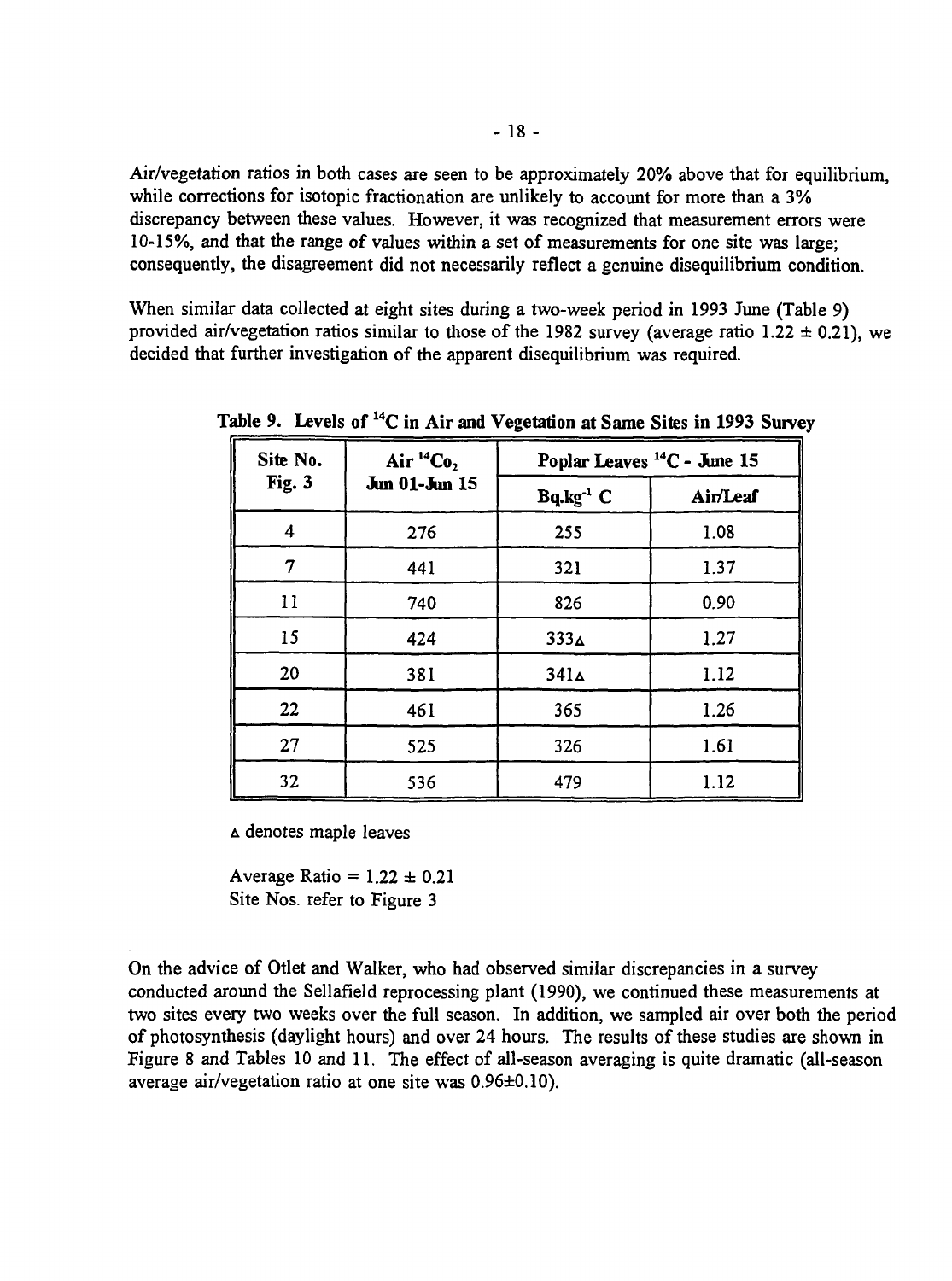| Date of Sample<br><b>Collection</b> | Air<br>$(Bq \cdot kg^{-1} C)$ | Poplar<br><b>Leaves</b><br>$(Bq.kg^{-1}C)$ | Air<br><b>Poplar</b> | <b>Maple</b><br><b>Leaves</b><br>$(Bq.kg-1 C)$ | Air/Maple | <b>Alder</b><br>$(Bq \cdot kg^{-1} C)$ | <b>Spruce</b><br><b>Buds</b><br>$(Bq.kg^{-1}C)$ | <b>Spruce</b><br><b>Needles</b><br>$(Bq.kg-1)$ | Air<br><b>Spruce</b><br><b>Needles</b> |
|-------------------------------------|-------------------------------|--------------------------------------------|----------------------|------------------------------------------------|-----------|----------------------------------------|-------------------------------------------------|------------------------------------------------|----------------------------------------|
| 93/15/13                            |                               | 625.5                                      |                      |                                                |           | 609.2                                  | 718.1                                           | 504.5                                          |                                        |
| 93/05/21                            | 467.9                         | 551.1                                      | 0.85                 |                                                |           | 587.4                                  | 610.8                                           | 474.9                                          | 0.99                                   |
| 93/06/01                            | 418.6                         | 483.6                                      | 0.87                 |                                                |           |                                        |                                                 | 505.7                                          | 0.83                                   |
| 93/06/15                            | 536                           | 478.4                                      | 1.12                 |                                                |           |                                        |                                                 |                                                |                                        |
| 93/06/17                            |                               | 518.2                                      |                      |                                                |           |                                        |                                                 |                                                |                                        |
| 93/06/28                            | 440                           | 443                                        | 0.99                 |                                                |           |                                        |                                                 |                                                |                                        |
| 93/07/09                            | 494.6                         | 469.5                                      | 1.05                 | 471.3                                          | 1.05      |                                        |                                                 |                                                |                                        |
| 93/07/19                            | 500.6                         | 504.2                                      | 0.99                 |                                                |           |                                        |                                                 |                                                |                                        |
| 93/07/29                            | 704.1                         |                                            |                      | 482.8                                          | 1.46      |                                        |                                                 | $\bullet$                                      |                                        |
| 93/08/09                            | 454.5                         |                                            |                      | 433.9                                          | 1.05      |                                        |                                                 |                                                |                                        |
| 93/08/19                            | 385.6                         | 462.5                                      | 0.83                 | 460.6                                          | 0.84      |                                        |                                                 | 478.7                                          | 0.81                                   |
| 93/08/30                            | 461.6                         |                                            |                      | 486.6                                          | 0.95      |                                        |                                                 |                                                |                                        |
| 93/09/09                            | 387.6                         | 464.6                                      | 0.83                 | 498                                            | 0.78      |                                        |                                                 |                                                |                                        |
| 93/09/22                            | 420.2                         | 474.3                                      | 0.89                 | 468.7                                          | 0.90      |                                        |                                                 | 475.3                                          | 0.88                                   |
| 93/10/06                            | 370.9                         |                                            |                      | 492.3                                          | 0.75      |                                        |                                                 |                                                |                                        |
| Mean Ratio                          |                               |                                            | 0.94                 |                                                | 0.97      |                                        |                                                 |                                                | 0.88                                   |
| Seasonal Mean                       | 464.78                        | 484.94                                     | 0.96                 | 474.28                                         | 0.98      | 598.30                                 | 664.45                                          | 487.82                                         | 0.95                                   |

 $\sim 10^{11}$  km s  $^{-1}$ 

**Table 10. Aip-To-Leaf Ratios at the PIC« Site (#32, Fig. 3), 1993**

\* PIC: Public Information Centre

Note: Relative standard deviations 3-4%.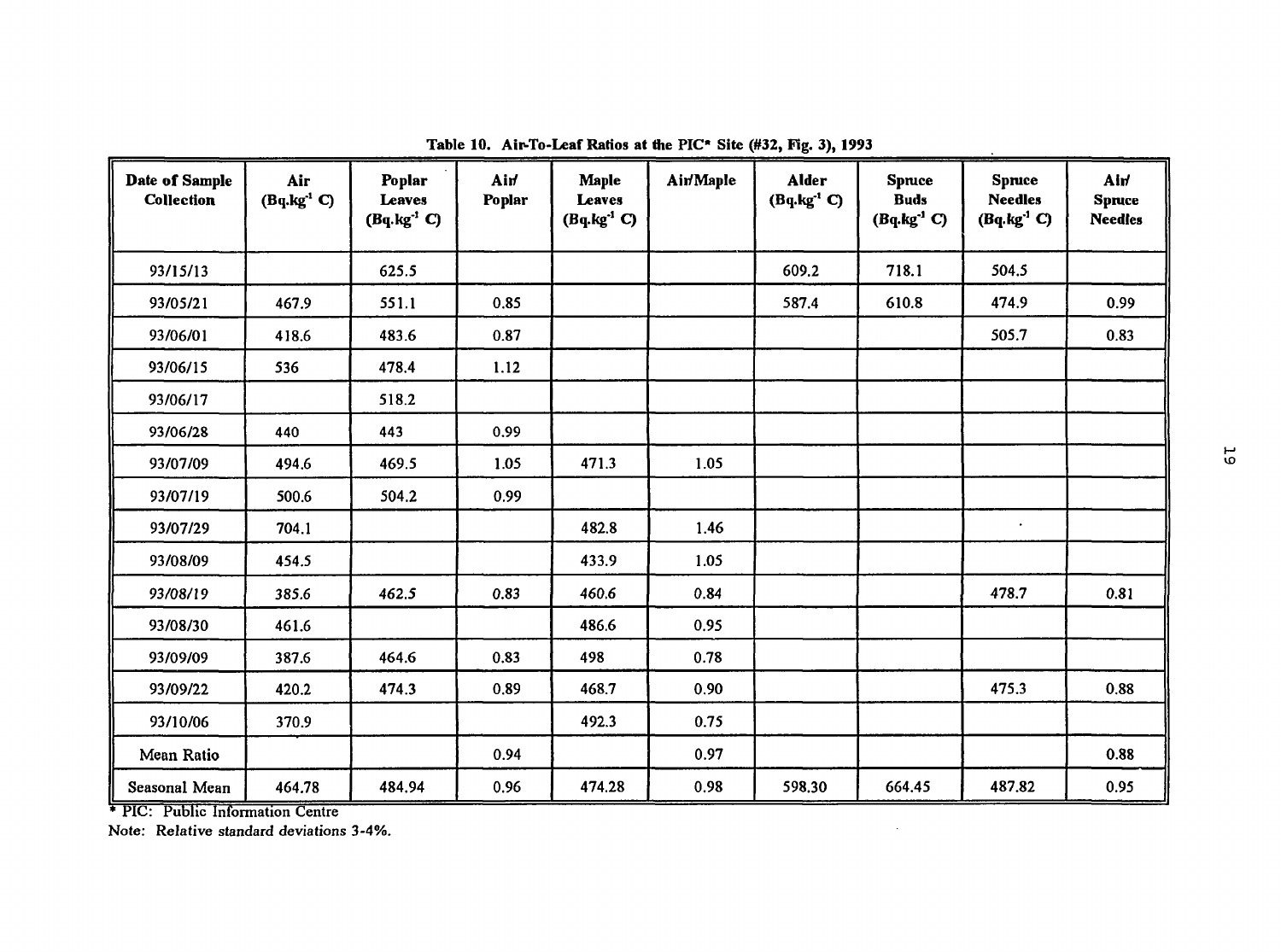Input of lower specific-activity carbon from tree storage (1992 production) in the early weeks of the growing season provides a possible explanation for the discrepancies noted in May-June; a more likely cause is the large variability in the air emissions measured during short periods (Table 5). It is known that plant sugars are made and stored in a very short period; a summer project conducted by this group (Enright and Milton, in preparation) has indicated that the mean time for potential carbon replacement in a plant is approximately one week, with new material being well mixed within all growing parts of the plant in a matter of hours. Substantial variability in <sup>14</sup>C emissions toward the end of a two-week interval might be much more visible in the vegetation at the time of picking than in the integrated air sample. As anticipated, no significant variability in <sup>14</sup>C was observed between plant species at the same sites (Figure 7).

The error introduced by 24-hour sampling, rather than daylight hours only, has so far been less significant (Table 11).

|                                       | <b>Sampling Location</b>              |      |  |  |  |  |  |
|---------------------------------------|---------------------------------------|------|--|--|--|--|--|
|                                       | Site 33                               |      |  |  |  |  |  |
| Sampling period: 93/07/29 to 93/08/09 |                                       |      |  |  |  |  |  |
| Days (6:00-20:30)                     | 339                                   | 470  |  |  |  |  |  |
| Average (total 24-h sample)           | 372                                   | 455  |  |  |  |  |  |
| Nights (calculated)                   | 423                                   | 431  |  |  |  |  |  |
| Days/average                          | 0.91                                  | 1.03 |  |  |  |  |  |
| Nights/average                        | 1.14                                  | 0.95 |  |  |  |  |  |
| Sampling period: 94/06/30 to 94/07/07 |                                       |      |  |  |  |  |  |
| Nights (21:00-5:30)                   | 338                                   | 409  |  |  |  |  |  |
| Days (5:30-21:00)                     | 378                                   | 522  |  |  |  |  |  |
| Average (weighted)                    | 364                                   | 482  |  |  |  |  |  |
| Days/average                          | 1.04                                  | 1.08 |  |  |  |  |  |
| Nights/average                        | 0.89                                  | 0.78 |  |  |  |  |  |
|                                       | Sampling period: 94/07/07 to 94/07/14 |      |  |  |  |  |  |
| Nights (21:00-5:30)                   | 485                                   | 550  |  |  |  |  |  |
| Days (5:30-21:00)                     | 388                                   | 411  |  |  |  |  |  |
| Average (weighted)                    | 421                                   | 460  |  |  |  |  |  |
| Days/average                          | 0.92                                  | 0.89 |  |  |  |  |  |
| Nights/average                        | 1.25                                  | 1.34 |  |  |  |  |  |

**Table 11. Changes in <sup>14</sup>C Levels in Atmospheric CO2 (Bq.kg\*<sup>1</sup>**  *Q* **with Time of Day**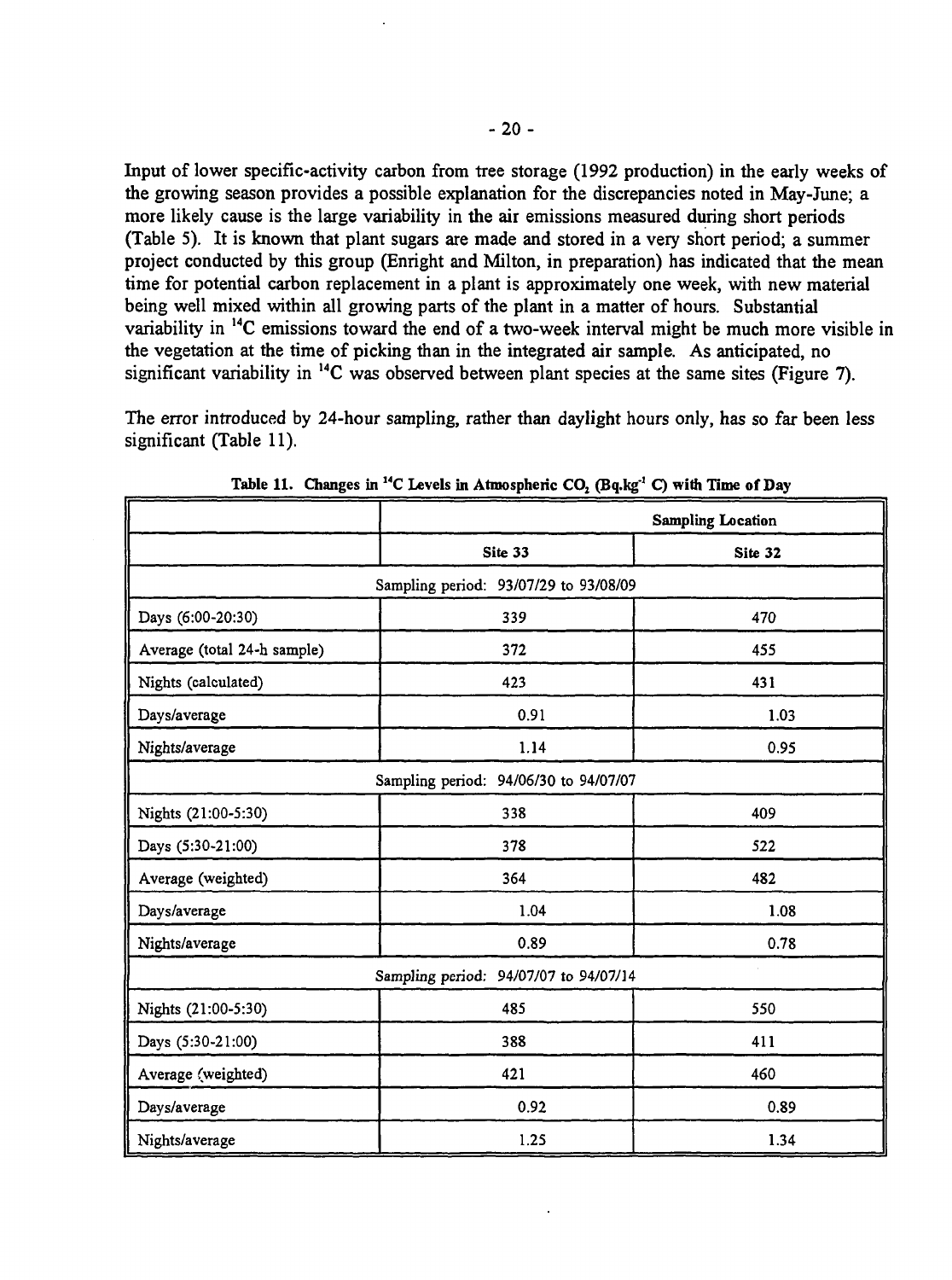## 3.6 Correlation of <sup>14</sup>C Output with Reactor Operations

To provide a more complete history of <sup>14</sup>C emissions at this site, a study in progress is accumulating tree ring chronologies (King, Repta and Enright, in preparation). Cross-sections of trees (either cut or cored) are being separated and analyzed; the data for one such white pine growing  $\approx 600$  m east of the stack are shown in Figure 9, along with the NRX and NRU power history during the growing months over the same period. The fluctuations in these data indicate that the major increases and decreases in measured <sup>14</sup>C specific activity correlate fairly well with variability in NRU power production. NRX would appear to be a rather minor contributor, contrary to the original hypothesis that the chief source of reactor  $^{14}$ C was the activation of nitrogen in the larger amounts of air known to be present in the free spaces of this reactor. As discussed earlier, the chief sources of these <sup>14</sup>C emissions remain unresolved. However, the fact that the specific activity of tree ring carbon did not drop to background levels during periods of low to zero power strongly supports the contention that gas purging and moderator leak releases, which undoubtedly have continued intermittently during shutdown and repair periods, are also sources for heightened levels of  $^{14}$ C in the vicinity of this tree.

#### 3.7 Emissions From Waste Management Areas

During the course of these surveys, some sampling was carried out around Waste Management Areas B and C (Figures 10 and 11). The data collected are listed in Tables 3b and 4b. Since the prinicipal source of <sup>14</sup>C in these areas is soil de-gassing, atmospheric dispersion patterns are quite different from those observed for stack gas emissions. For this reason, and because of the paucity of data, no detailed analysis of these data has been attempted at this time.

#### 4. CONCLUSIONS

Although monitoring of <sup>14</sup>C has not been carried out routinely at the Chalk River Laboratories, two site surveys of air and vegetation, ten years apart, have shown that the quantities vented from the reactor stacks are very rapidly dispersed atmospherically. Specific activities at the site boundaries are never higher than 20% above natural background levels. In 1994, an average dispersion factor of >1.2 x 10<sup>6</sup> was measured  $\approx 0.75$  km from the reactor stack and >1.1 x 10<sup>7</sup> at the site boundary.

All-season sampling (daylight hours only in the case of air) has smoothed out any discrepancies observed in the early measurements, and air/vegetation ratios are not significantly different from unity. Such ratios are also indicators of rapid mixing of releases with the local air masses.

It has been demonstrated that in the absence of good emission records, tree ring chronologies can be utilized to take the place of monitoring data, at least for the growing season.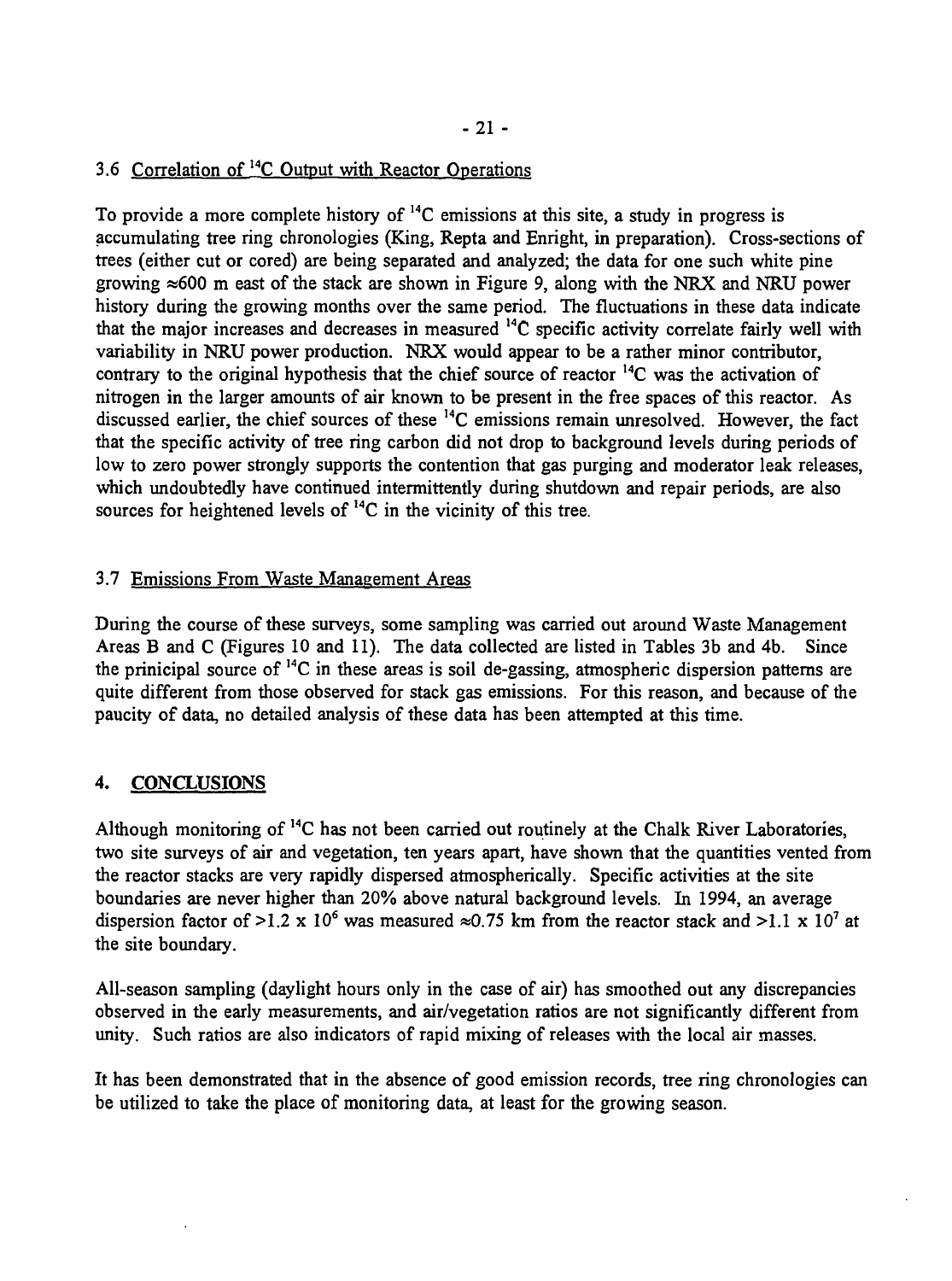#### 5. ACKNOWLEDGEMENTS

The authors are very grateful for the analytical contributions of S. Enright, K. King, S. Kramer and W. Workman to this study.

#### 6. REFERENCES

- Arnold, J.R. and Libby, W.F. (1949) Age Determination by Radiocarbon Content: Checks with Samples of Known Age. Science, Vol. 110, 678-680.
- Cain, W.F. and Suess, H.E. (1976) Carbon 14 in Tree Rings. J. Geophys. Res. Vol. 81, No. 21, 3688-3694.
- Enright, S. and Milton, G.M. The Rate of Carbon 14 Uptake in Plants. AECL Report in preparation.
- King, K.J., Repta, C.J.W. and Enright, S. In preparation.
- Kramer, S.J., Milton, G.M. and Repta, C.J.W. (1995)<sup>14</sup>C Measurement: Effect of Variations in Sample Preparation and Storage on the Counting Efficiency for <sup>14</sup>C using a Carbo-Sorb Permafluor E+ Liquid Scintillation Cocktail. AECL-11258 (in press).
- Libby, W.F., Anderson, E.C. and Arnold, J.R. (1949) Age Determination by Radiocarbon Content: World-Wide Assay of Natural Radiocarbon. Science, Vol. 109, 227-228.
- Lowdon, J.A. and Dyck, W. (1974) Seasonal Variations in the Isotope Ratios of Carbon in Maple Leaves and Other Plants. Can. J. Earth Sci., Vol. 11, 79-88. •
- McNeely, R. (1994) Long-term Environmental Monitoring of <sup>14</sup>C Levels in the Ottawa Region. Environ. Int'l., Vol. 20, 675-679.
- Milton, G.M. and Brown, R.M. (1993) A review of Analytical Techniques for the Determination of Carbon 14 in Environmental Samples. AECL Report AECL-10803.
- Milton, G.M., Kramer, S.J., Brown, R.M., Repta, C.J.W., King, K.J. and Rao, R.R. (1995) Radiocarbon Dispersion Around Canadian Nuclear Facilities. Accepted for publication in Radiocarbon.
- Otlet, R.L. and Walker, A.J. (1992) Private Communication.
- Otlet, R.L., Walker, A.J. and Fulker, M.J. (1990) Survey of the Dispersion of <sup>14</sup>C in the Vicinity of the UK Reprocessing Site at Sellafield. Radiocarbon, Vol. 32, No. 1, 23-30.

Rao, R.R. and Young, J.L. In preparation.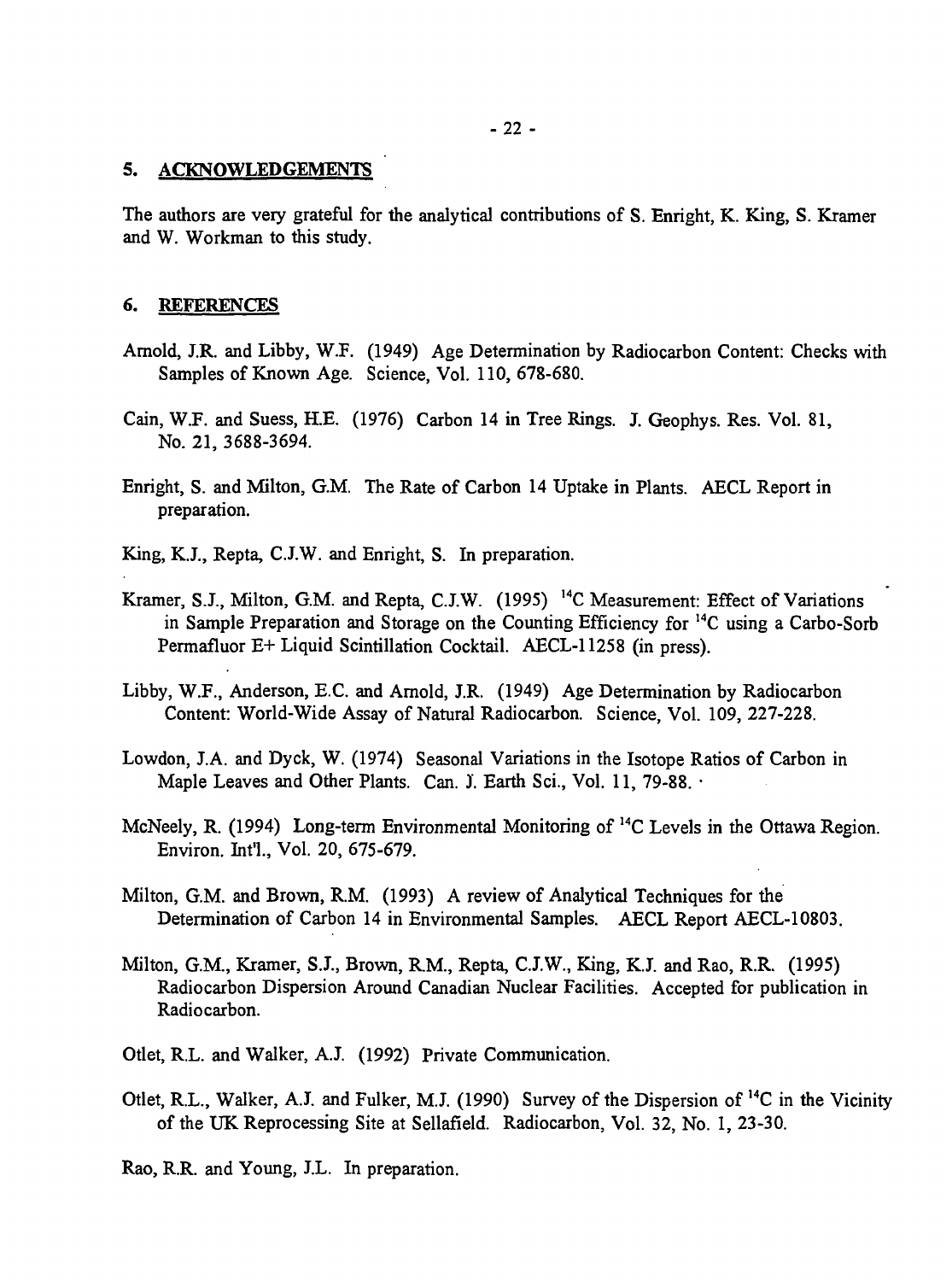Stuiver, M. and Polach, H.A. (1977) Discussion, Reporting of <sup>14</sup>C Data. Radiocarbon, Vol. 19, No. 3, 355-363.

Suess, H.E. (1955) Radiocarbon Concentration in Modern Wood. Science, Vol.122, 415-417,

 $\bar{\mathcal{A}}$ 

 $\ddot{\phantom{a}}$ 

Walton, F.B. (1994) Unpublished report.

 $\bar{\ell}$ 

 $\ddot{\phantom{a}}$ 

**J**

 $\bar{z}$ 

 $\ddot{\phantom{a}}$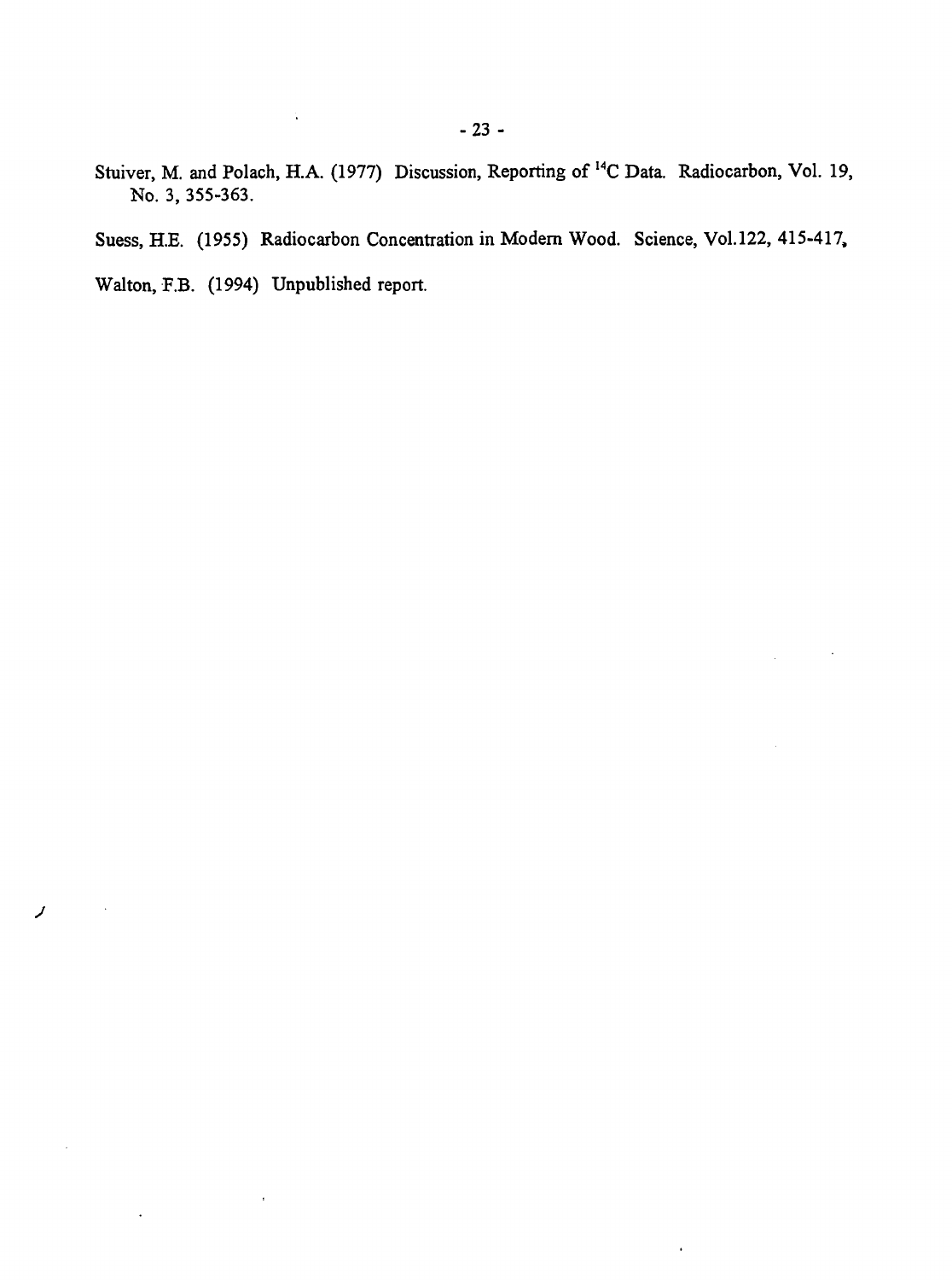

 $\sim$ 

 $\mathcal{L}_{\mathcal{A}}$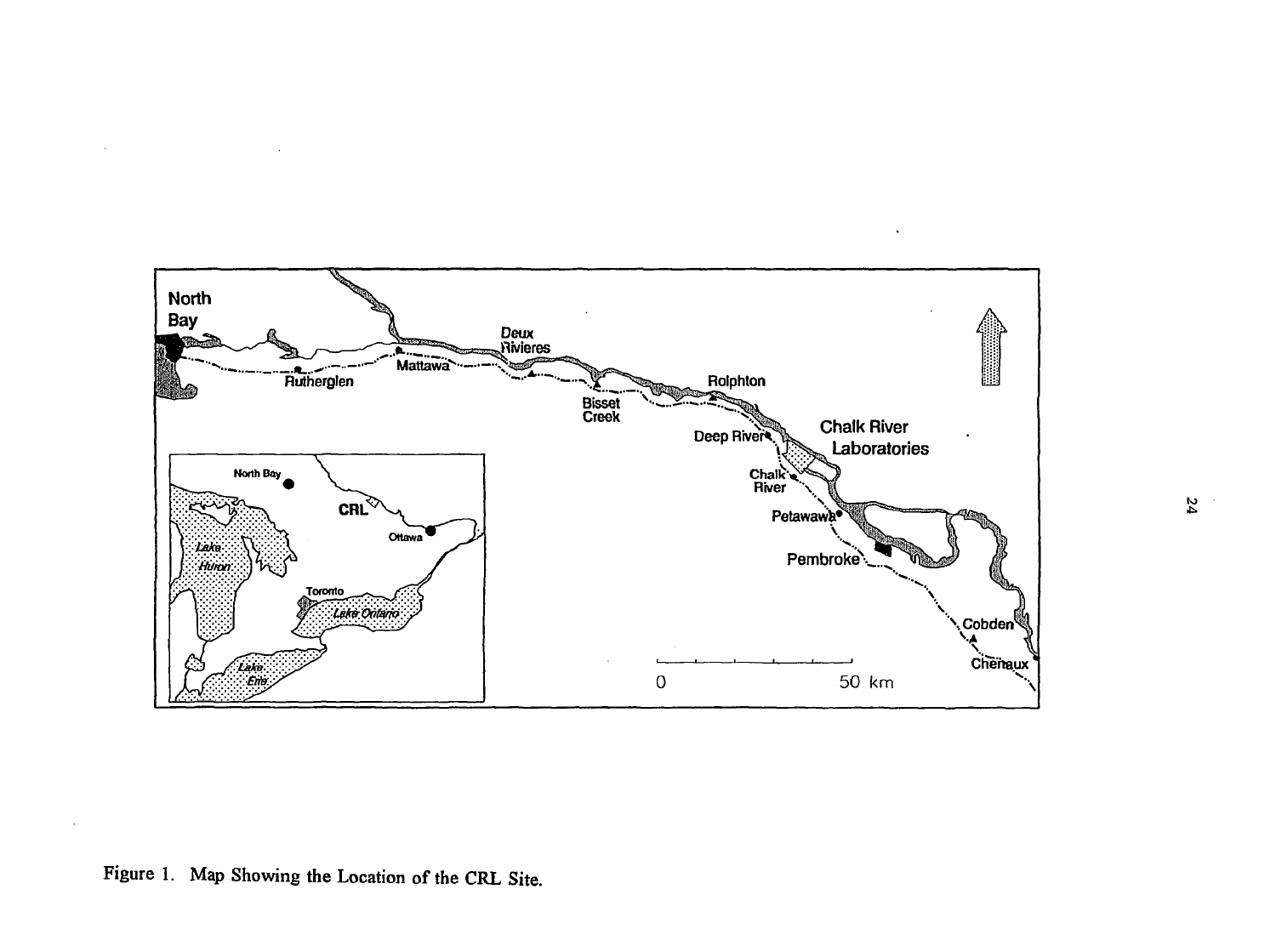

Figure 2. 1982 Collection Sites.

- Sites Not Shown: 24: Deep River, 12 km NW of Stack (9)
	- 36, 37: Sites on Quebec Shore SE of CRL
	- 41: McSourley Lake, 30 km NW of CRL
	- 44, 45, 46: Sites close to (17) outside Area C fence
	- 48: Close to (20)
	- 49, 50, 51, 52: Sites close to Stack (9)
	- 60: Eganville, 84 km SE of CRL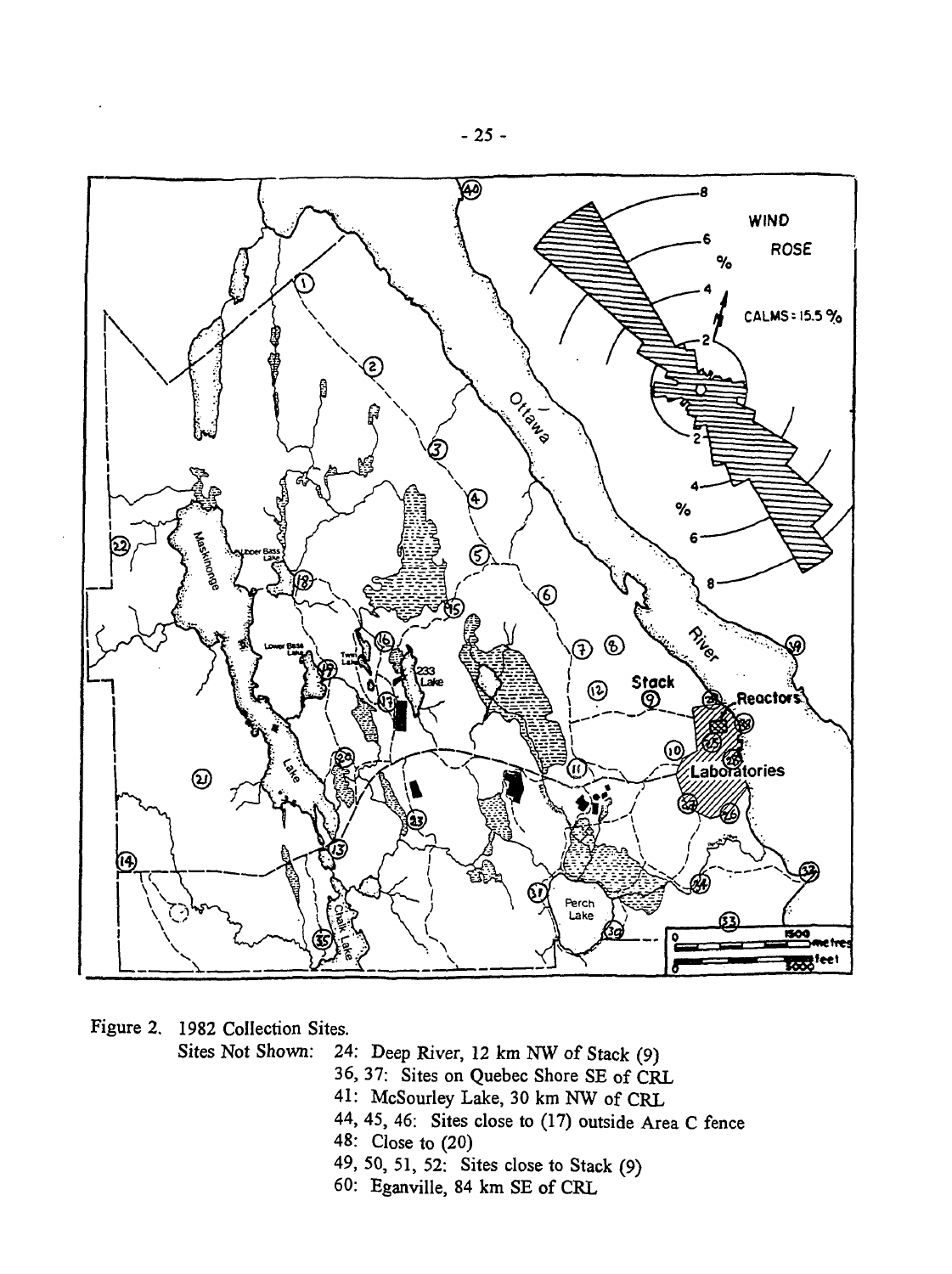

Site not shown: 28: Québec shore, Ottawa River, across from (19)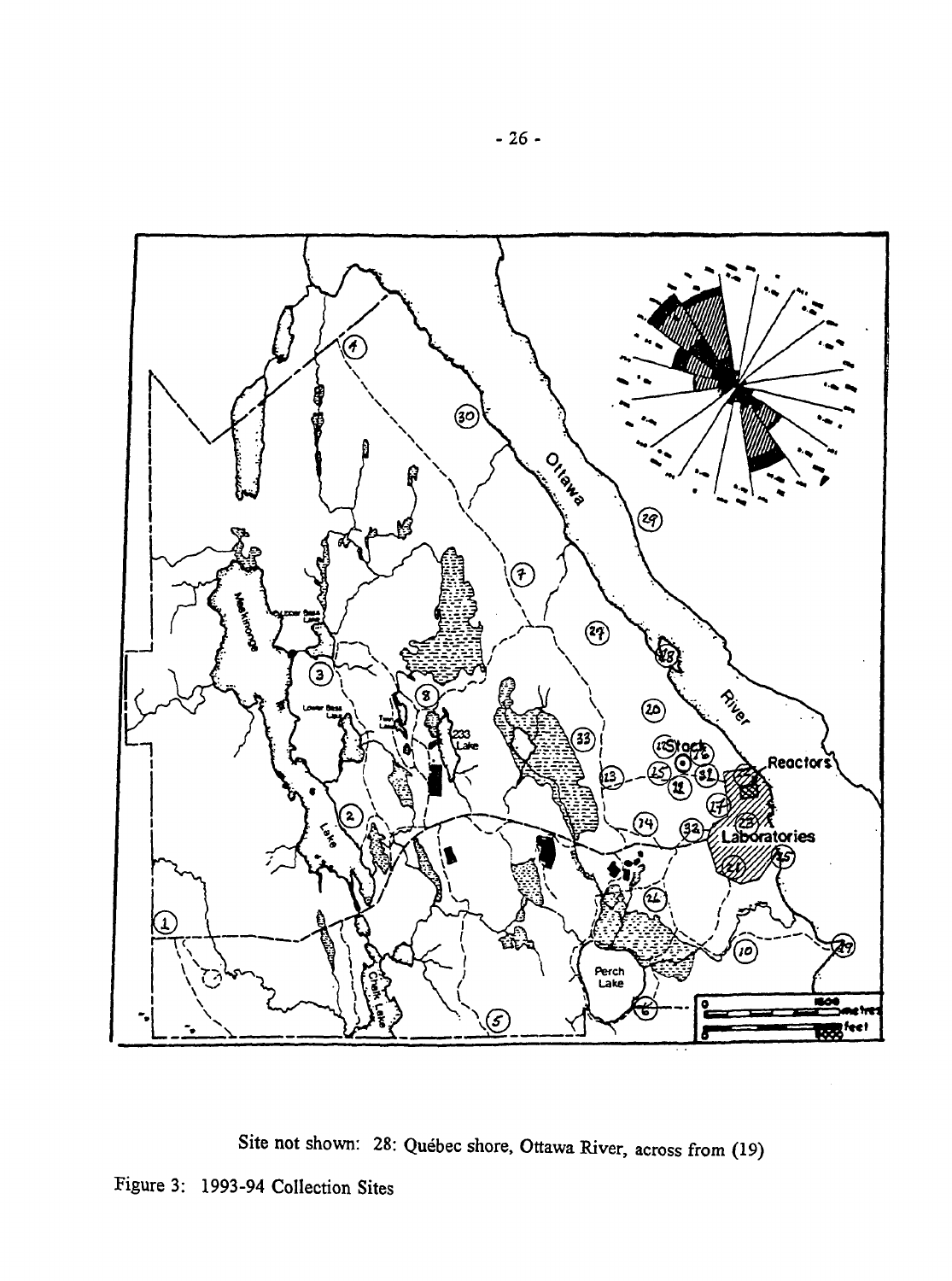

Figure 4: Photo of Day-Night Air Sampler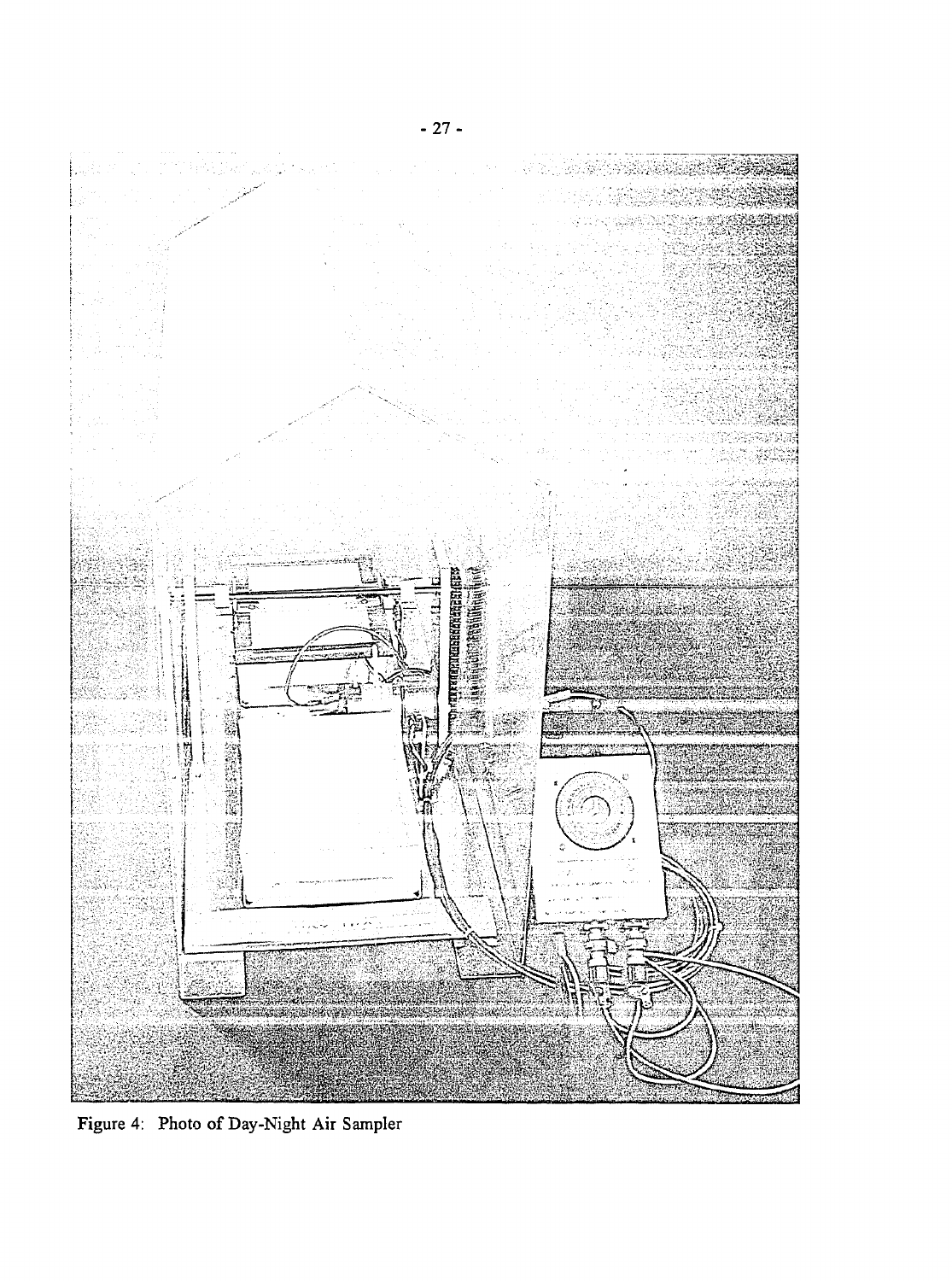

Figure 5: Carbon-14 Contours Drawn from Grass Survey, 1982

-28 -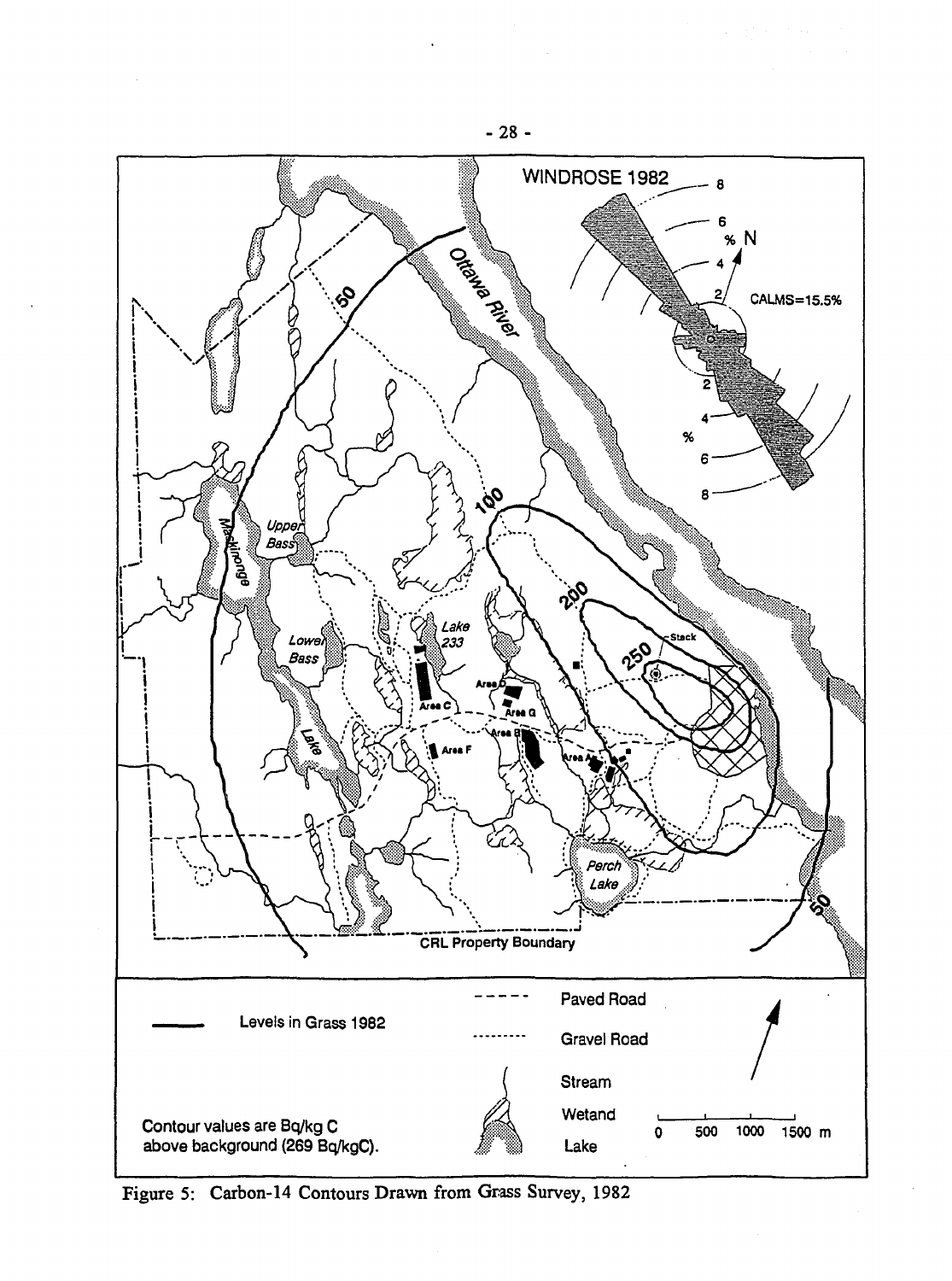

Figure 6: Carbon-14 Contours Drawn from Air Survey, 1993 June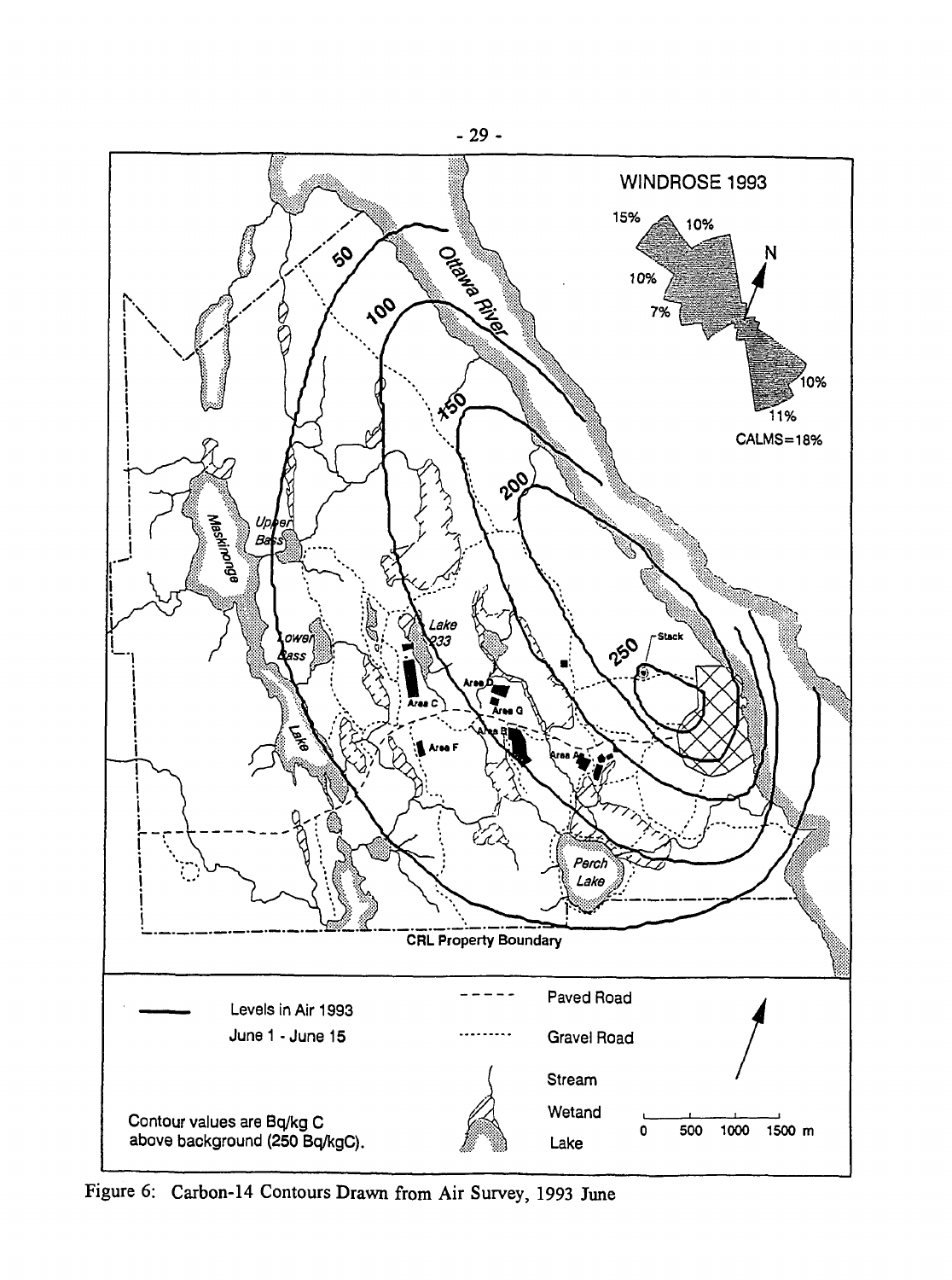

Figure 7: Carbon-14 in Atmospheric  $CO<sub>2</sub>$  in 1982 Numbers (e.g., "27") refer to Map Nos. of Fig. 2 and Table 3 a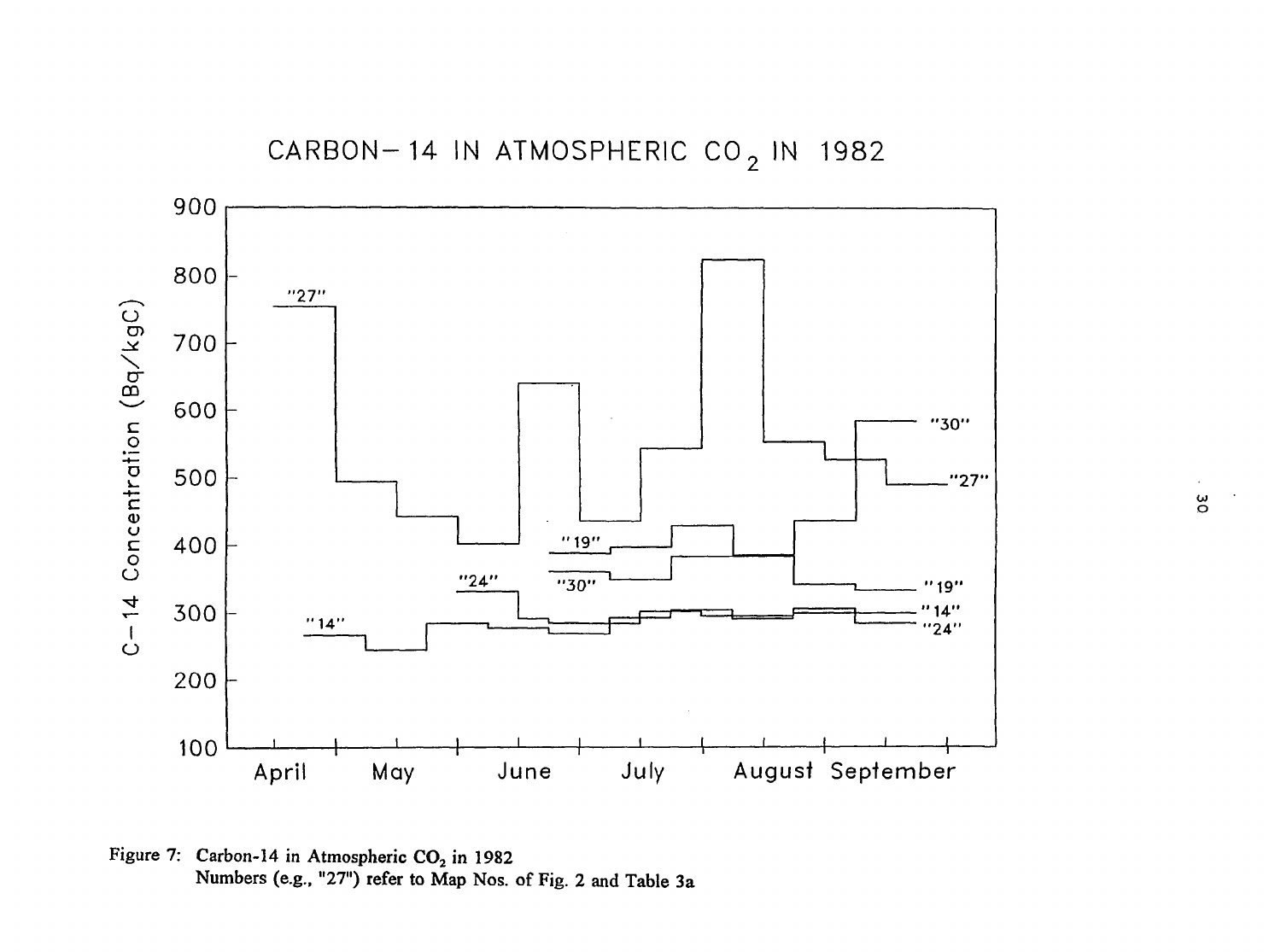# Time Series of C-14 Levels in Air and Vegetation PIC Site (680 m 115° ESE of Stack)



Figure 8: Carbon-14 in Air and Several Species of Vegetation at One Site, Throughout the 1993 Growing Season

입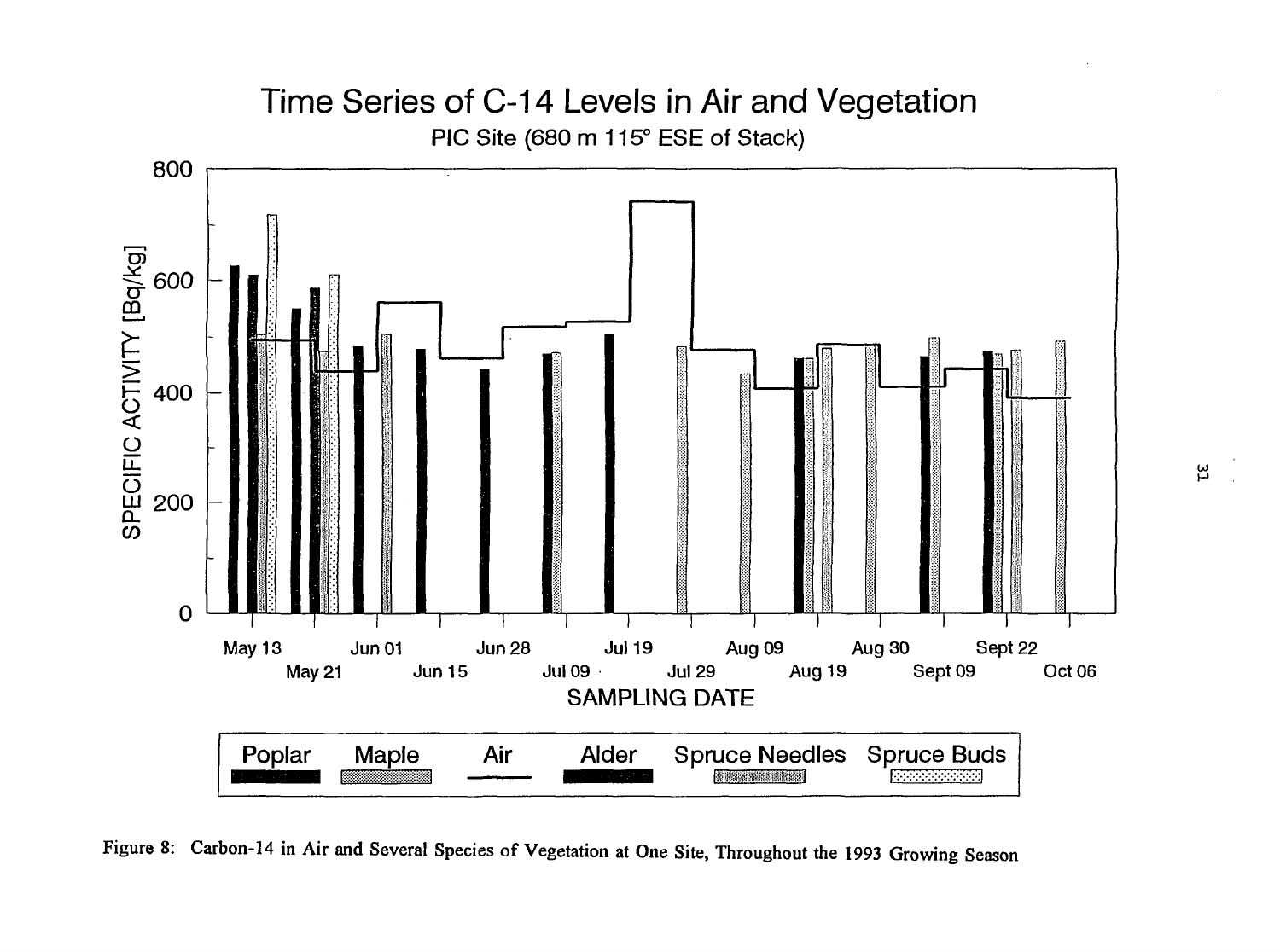

Figure 9: CRL Reactor Power Production vs Carbon-14 in Tree Rings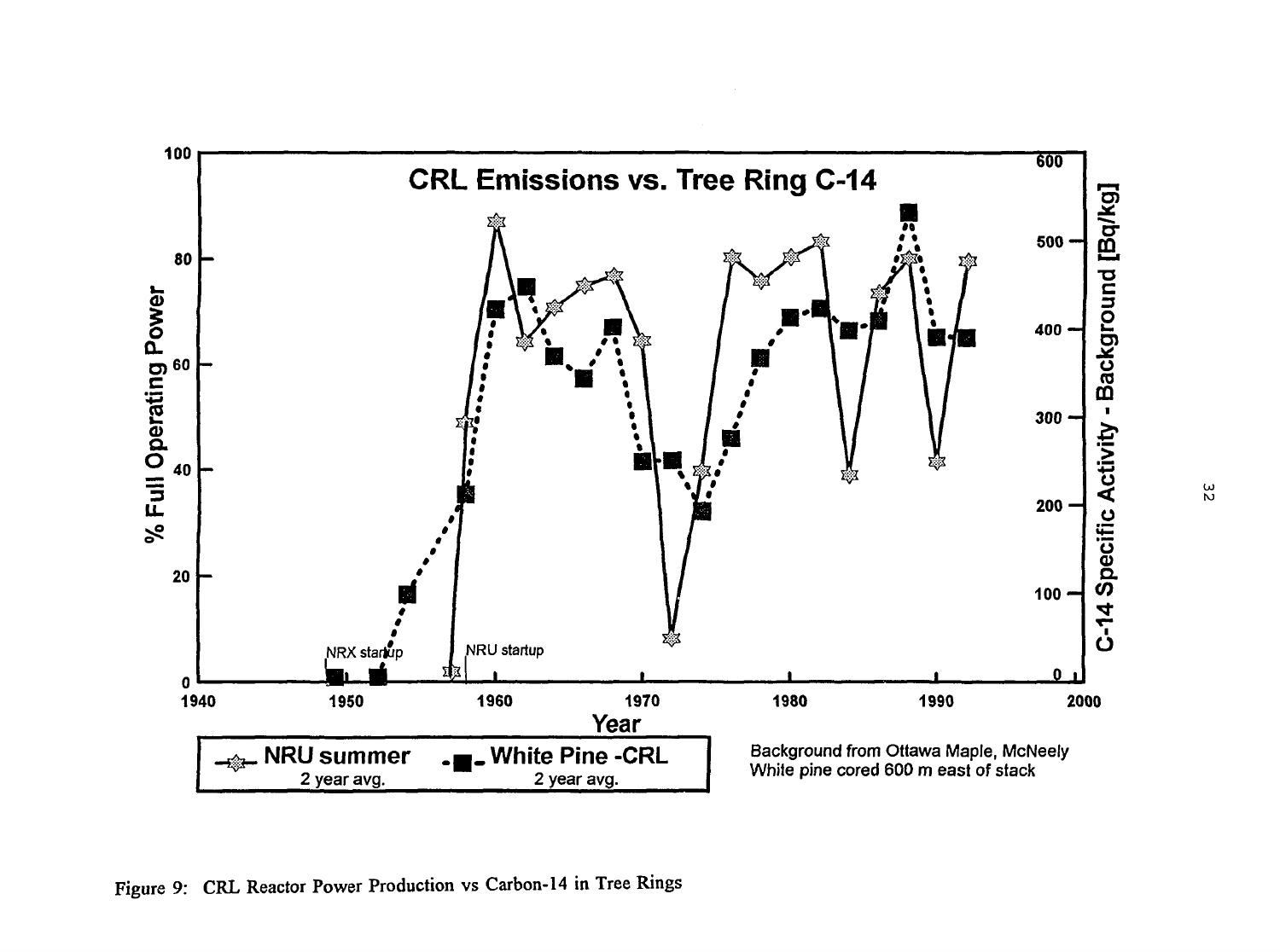

Figure 10: Site Map, Waste Management Area "B". Grass samples taken at edge of subterranium bunkers which extend about 50 cm above ground level. Sampled 1983 June 2.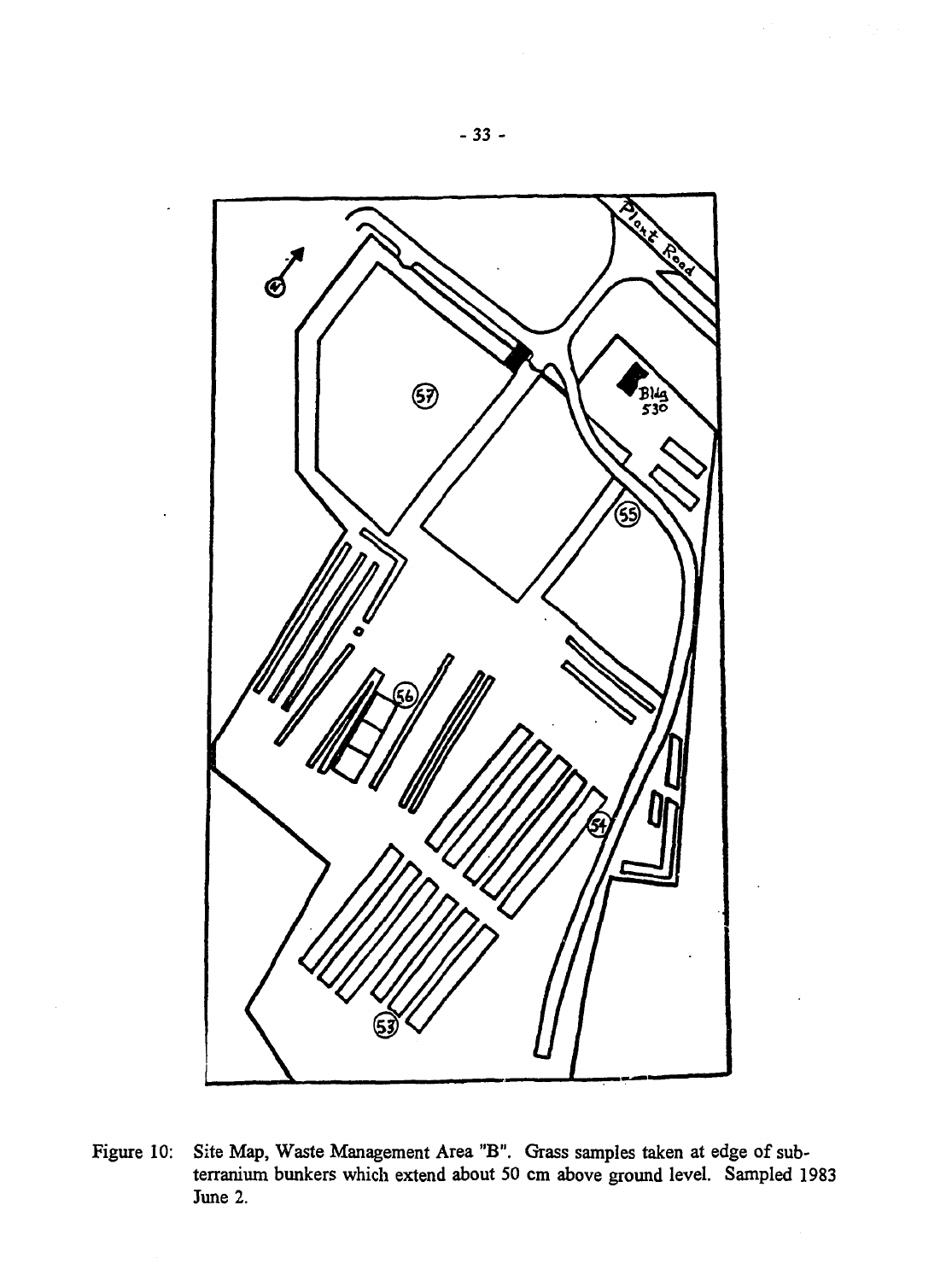

Figure 11: Site Map, Waste Management Area "C". Sample 1993, 1994.

**-34 -**